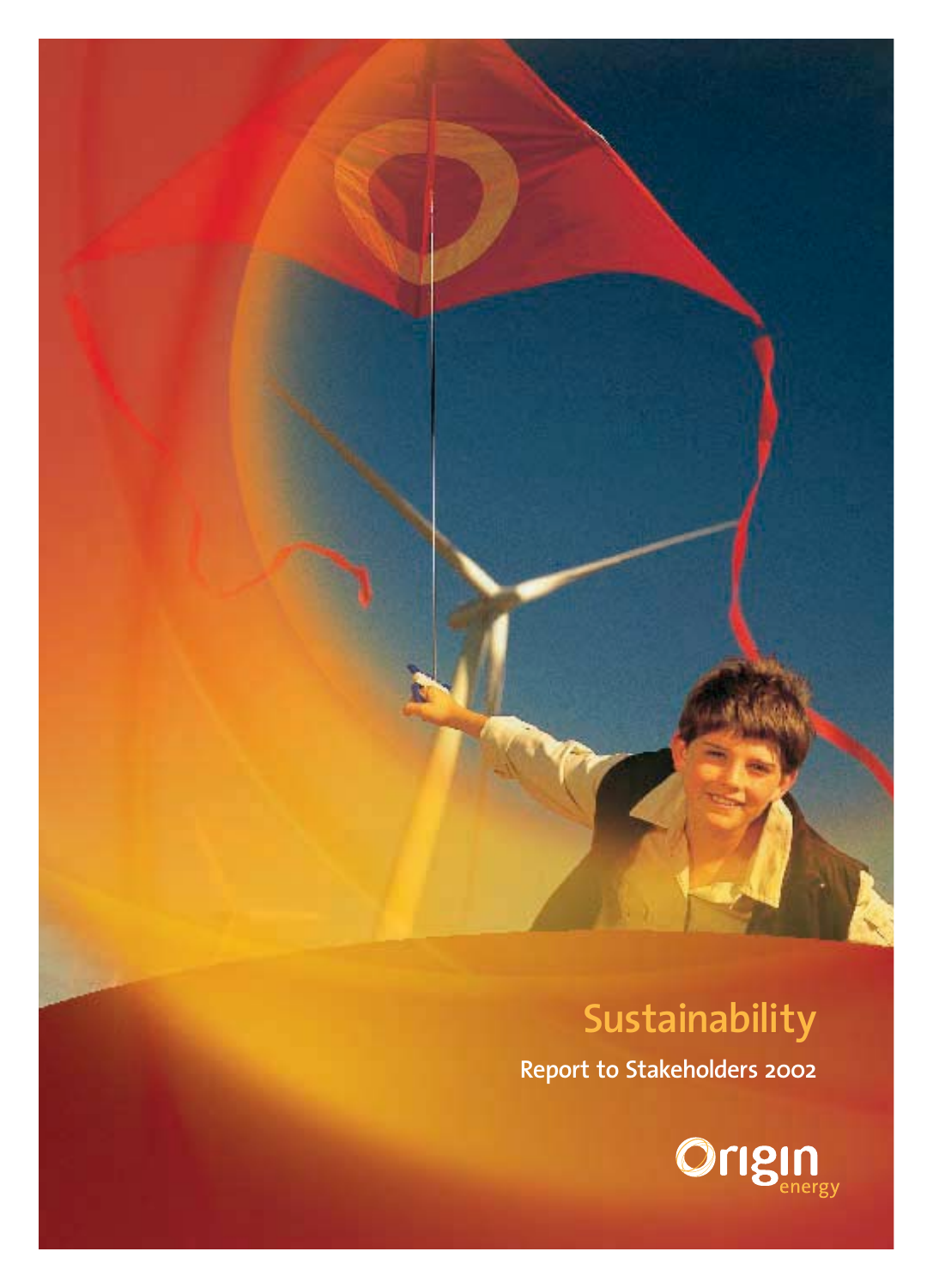### **Contents**

| About Origin Energy 4        |
|------------------------------|
| Key Performance Indicators 6 |
|                              |
|                              |
|                              |
|                              |
| Data and sources 32          |

# Highlights



Origin's first report









Launch of Origin Energy Solar (see page 14)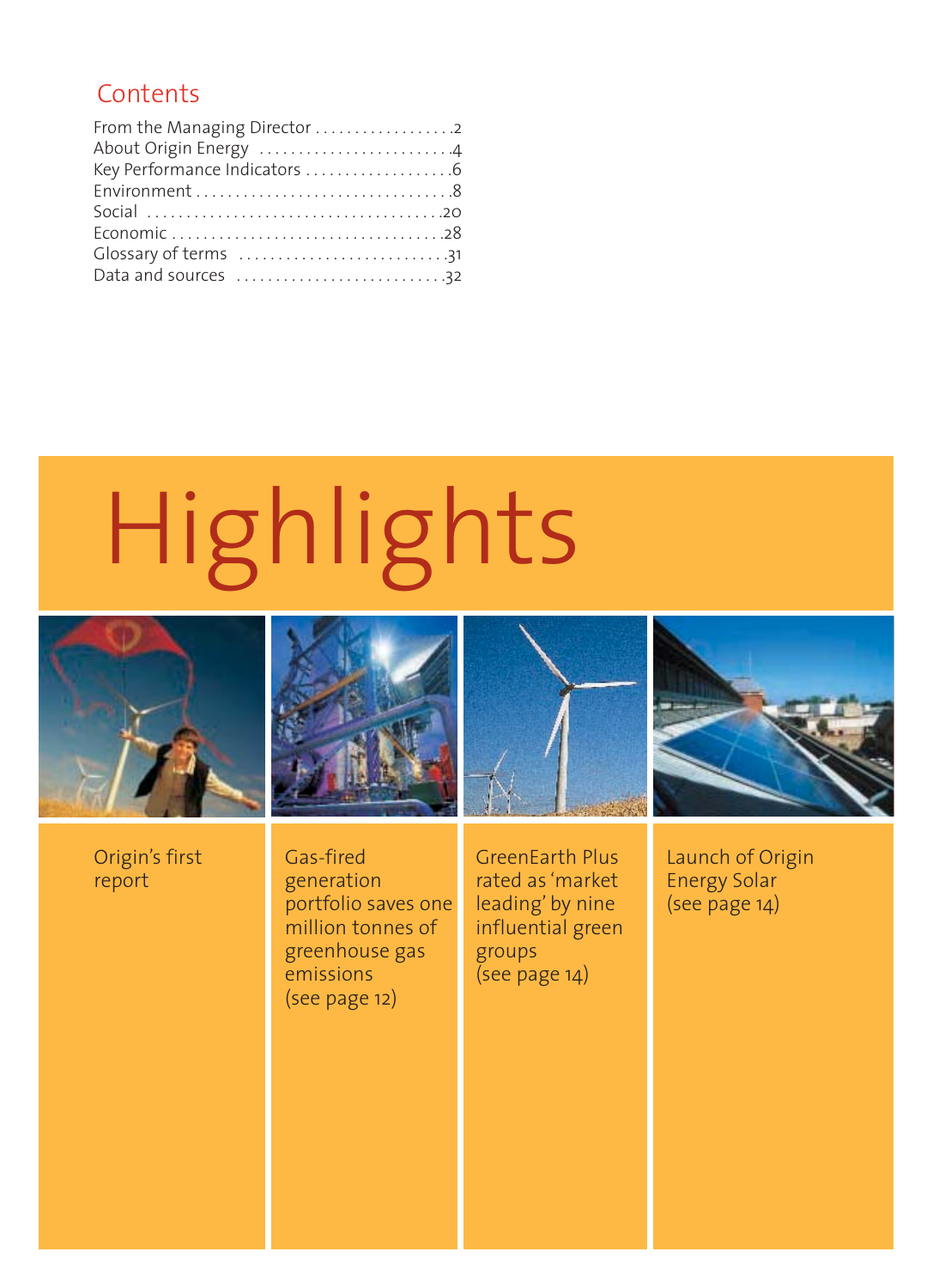### Scope of this report

This document is a report on Origin Energy Limited's sustainability performance for the financial year ended 30 June 2002. In the absence of statutory requirements or generally accepted sustainability reporting standards in Australia, the Global Reporting Initiative (GRI) has guided the format of this report. External parties have not verified the contents of this, Origin's first Sustainability Report.



Launch of Origin's energy efficiency and home safety websites (see pages 15 & 26)



Launch of Hardship Policy (see page 26)



Lost Time Injury Frequency Rate improved to 3.6 injuries per million hours worked (see page 27)



Origin ranked in the top third of ASX 100 companies on total shareholder returns (see page 29)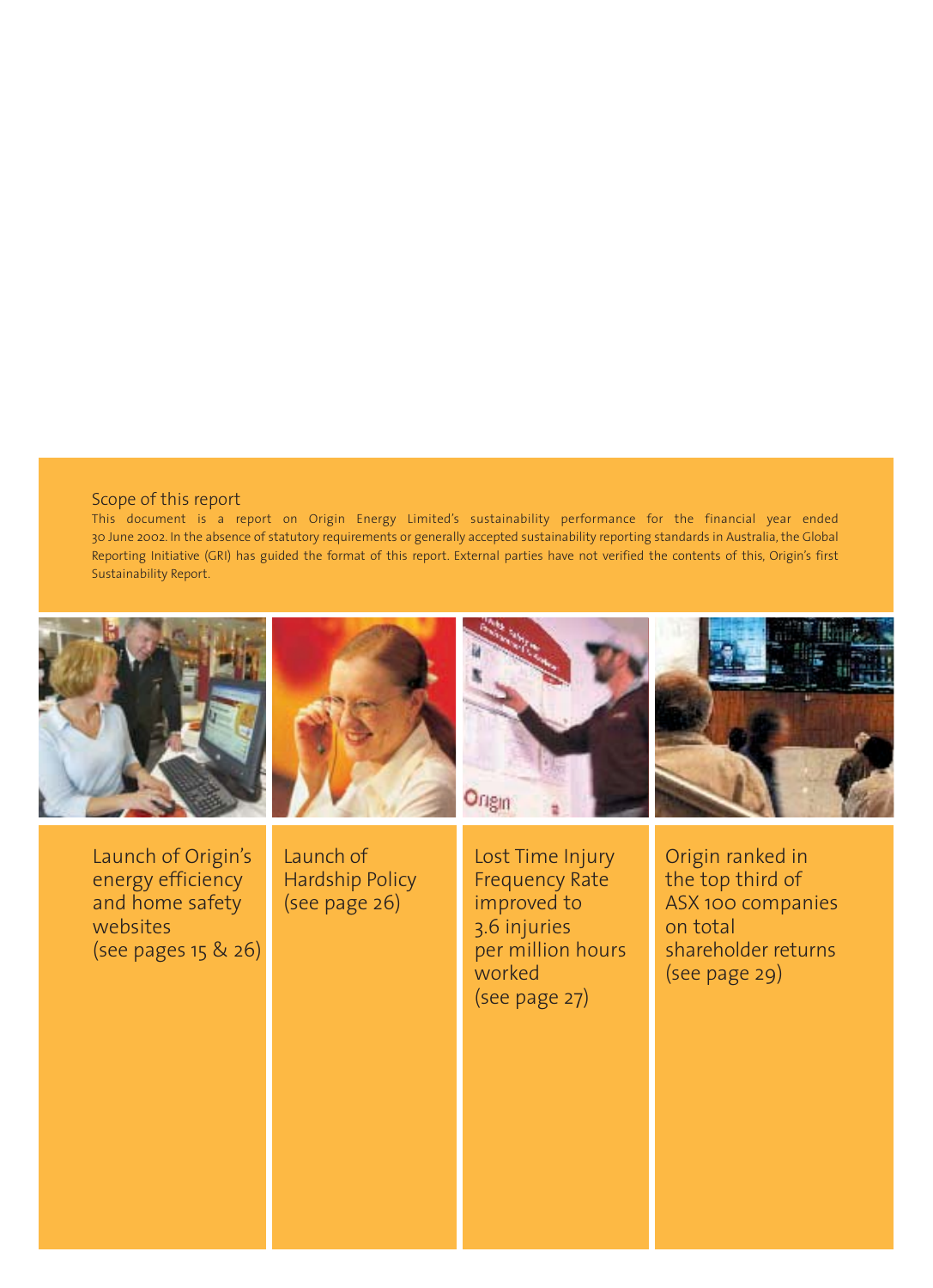## From the Managing Director

**Origin Energy is focused on owning, developing and procuring energy and related products and services to provide customers with better choices to meet their energy needs.**

We are committed to:

- Delivering better returns to shareholders than comparable companies by ensuring existing businesses generate cash returns surplus to operating requirements; and through our detailed understanding of the energy industry, identifying, analysing and investing in opportunities that create leverage and value across the energy supply chain.
- Delivering better value to customers than competitors by accessing competitive sources of energy and incorporating these into a range of products and services that provide customers with better choices to meet their energy needs.
- Attracting and retaining the best team of people by encouraging their development and rewarding success.
- Contributing to the sustainable development of our communities by developing and commercialising energy and related products and services that reduce the environmental and social impact of energy production and use.

To fulfil these commitments over the long term, we must ensure that all aspects of our activities as they impact on shareholders, the environment and the communities in which we operate are sustainable.

We believe that to improve the sustainability of our activities, we must identify, implement and measure the key outcomes that are the most important drivers of sustainable performance and set objectives for those outcomes that are most capable of being influenced significantly by our own activities.

The purpose of this report is to identify and begin reporting on these objectives under the categories of environmental, social and economic performance.

### **Environment**

The company's activities impact on the environment in two significant ways.

**Climate change** Energy production and use is the major source of greenhouse gases – most particularly carbon dioxide. We believe that major energy producers and consumers must acknowledge that we are now operating in an environment increasingly constrained in its ability to absorb greenhouse gases without unacceptable environmental impacts. As a major producer and retailer of energy, we are committed to decreasing the carbon intensity of our activities. To achieve this, our objectives are:

- To accurately measure and report the company's greenhouse gas emissions.
- To reduce the carbon intensity of our energy production and distribution.
- To reduce the carbon intensity of customers' energy consumption.

**Local environmental impact** The production, distribution and sale of gas and electricity require access to land and resources. Origin's access to land and the development of resources impacts on the local environment. To ensure we continue to get access to land and resources, our objective is:

To take all reasonable steps to eliminate or minimise adverse impacts that our activities have on the local environment.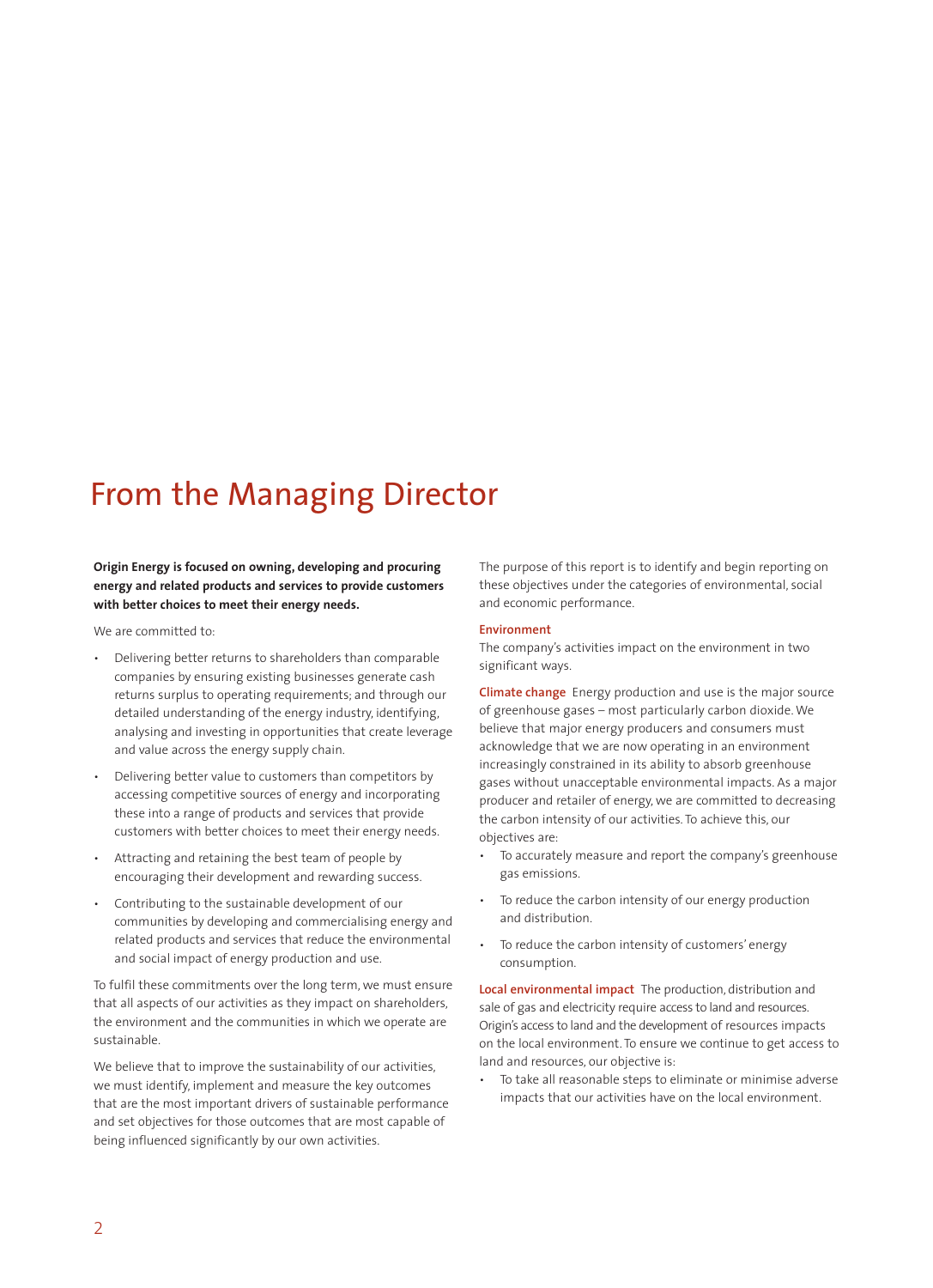

### **Social**

From a gas explorer in regional Australia to a retailer of energy in our bigger cities, our activities impact on many differing communities. The sustainability of our activities depends on the trust and goodwill of these communities. We rely on them to allow or support our access to land and resources; buy our products and services; and maintain a stable political and economic system that encourages investment in and development of resources, as well as the provision of services by the private sector.

We also rely on our local communities to provide employees and, through them, the skills needed to conduct our business.

To maintain our licence to operate from the community, our objectives are:

- To provide and maintain a satisfying and rewarding working environment for all our employees.
- To maintain community support and goodwill for the company's activities.
- To eliminate or manage hazards and practices in our business that could cause accident, injury or illness to people, damage to property, or unacceptable impacts on the environment.

### **Economic**

The measures for determining the successful financial performance of the company are already well established and reported in the company's Annual Report. Shareholders are the key economic stakeholders in the company but other economic stakeholders include our employees and the communities in which we operate. To maintain sustainable economic performance our objective is:

To provide sustainable returns to Origin's key economic stakeholders.

We must ensure that all aspects of our company's activities as they impact on shareholders, the environment and the communities in which we operate are sustainable.

In pursuing our environmental, social and economic objectives, our actions are guided by the following values:

- We care about the impact of our operations and actions on shareholders, customers, employees, the community and the environment.
- We listen to the needs of others, knowing that an unfulfilled need creates the best opportunities.
- We constantly learn and implement new and better ways of doing business by collecting, analysing and sharing information and ideas effectively.
- We deliver as individuals and as a company on the commitments made in all areas of performance.

This report records our objectives and strategies for improving the sustainability of our activities, and outlines the actions and outcomes that we are pursuing in 2002/03. By measuring and reporting on our progress, we can pursue actions that will continually improve the sustainability of Origin's activities.

We look forward to hearing your views on this report and, to assist in gathering feedback, we have enclosed a response card for your convenience.

Grant King, Managing Director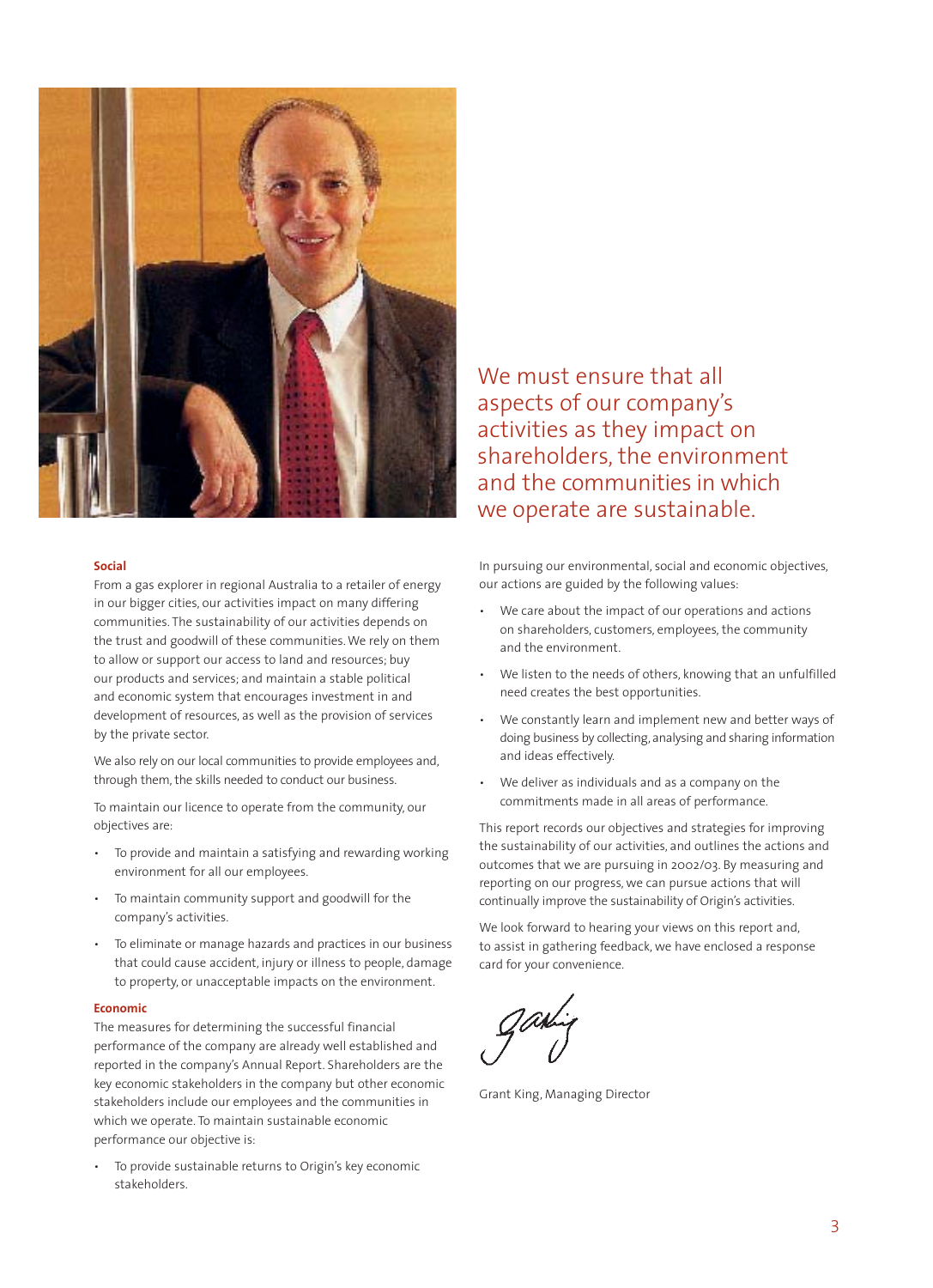### About Origin Energy

**Origin Energy is one of Australia's largest energy companies and was listed in February 2000 as a result of the demerger of Boral's energy and building materials businesses. In just over two years Origin's revenues have grown nearly 60% to \$2.4 billion and profit after tax has increased 70% to \$128.7 million. Origin's market capitalisation has increased threefold to over \$2 billion, placing it just outside the top 50 companies on the Australian Stock Exchange.**

### **Exploration and production**

Origin, and its 85%-owned subsidiary, Oil Company of Australia Limited (OCA), hold significant exploration and production interests throughout Australia and New Zealand.

Natural gas accounts for approximately 80% of sales volumes with condensate, crude oil and LPG, providing the remainder. Origin produced 83 PJe of gas and liquids in 2001/02, and had 2P reserves totaling 1,140 PJe as at 30 June 2002.

In June 2001, the company's strategy to locate and commercialise gas close to market led to the discovery of the large Thylacine and Geographe gas fields in the offshore Otway Basin from which first gas deliveries are expected in 2006. The BassGas Project, which will develop the Yolla gas field in Bass Strait, is set to commence production by mid 2004.

These fields will mostly supply the Victorian and South Australian markets. Gas will be transported to South Australia through the SEA Gas Pipeline in which Origin holds a 33% share.

This year, the first commercial gas discoveries since 1990 and the first commercial oil discovery since 1966 were made in the onshore Perth Basin and, through OCA, major strategic assets in the Fairview and Durham CSG projects were acquired.

### **Retail**

Origin is one of Australia's leading energy retailers, serving two million business and residential customers throughout Australia, New Zealand and the Pacific.

Last financial year, Origin sold 172.5 PJe of natural gas, electricity and LPG. Origin also sells a range of energy-related products and services including gas and electrical appliances through a network of 38 Origin Energy Shops.

**Natural gas** As one of the largest gas retailers in Australia, Origin supplied 118 PJ of natural gas to nearly one million customers in all mainland States and the Northern Territory.

In October 2002, full retail competition (FRC) was introduced for small business and residential customers in Victoria, and from January 2002 for customers in New South Wales.

**Electricity** Origin supplied 8.4 TWh of electricity to more than 800,000 customers mainly located in Victoria and who became Origin customers with the acquisition of the Powercor retail business in June 2001. Origin also acquired the CitiPower retail business in August 2002.

From January 2002, all electricity customers in New South Wales and Victoria became eligible to choose their electricity retailer. The South Australian electricity market was opened to full competition in January 2003.

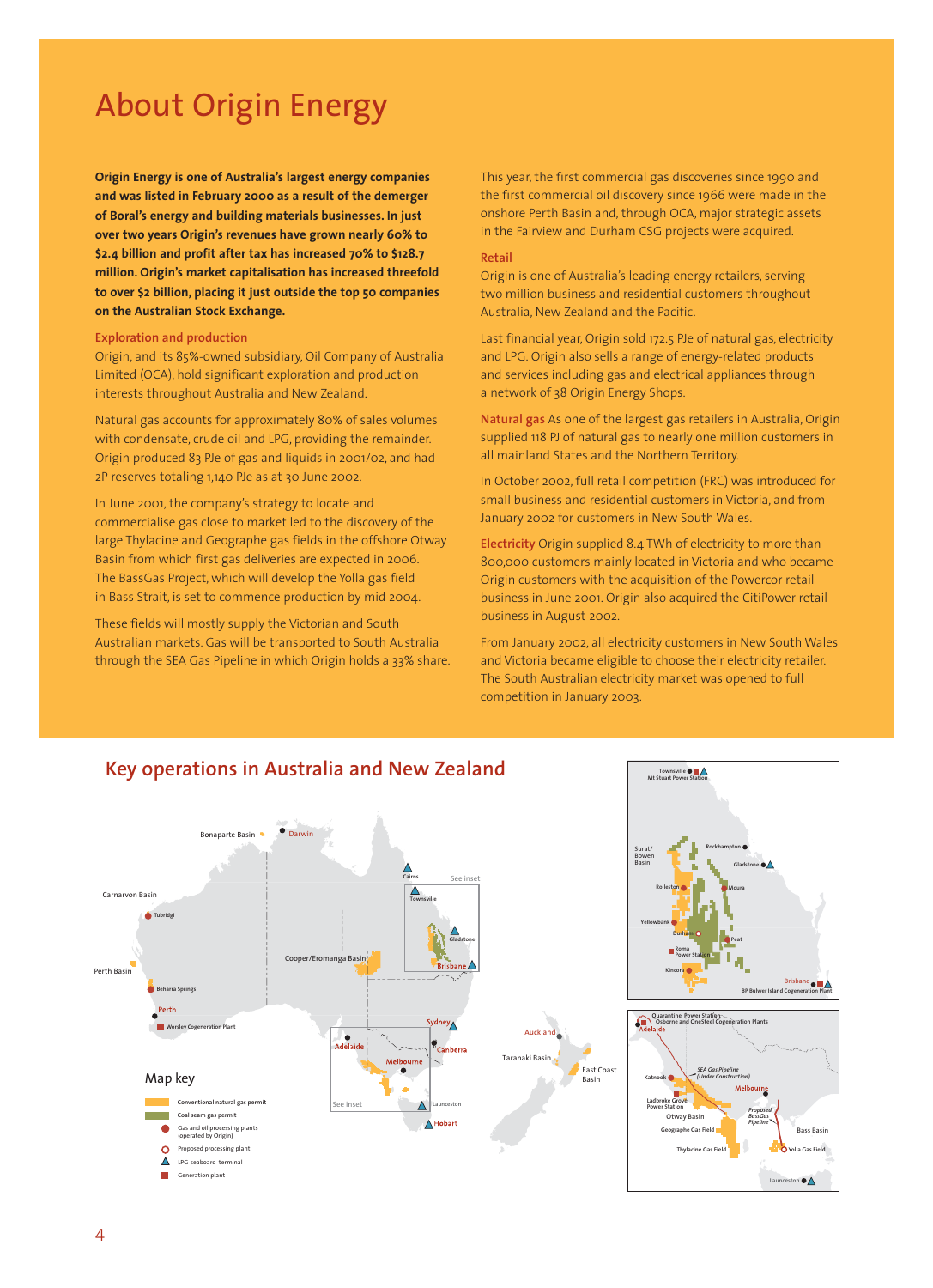Origin is also one of the largest wholesalers in the National Electricity Market (NEM).

**LPG** Origin has an extensive network of LPG terminals across Australia supplying 209,000 customers. We own and operate eight of the 12 active Australian LPG import facilities. This infrastructure is strategically located close to LPG markets and underpins Origin's LPG retail sales. Wholesale and retail sales totalled 489,000 tonnes in 2001/02. Through Vitalgas, a joint venture with Caltex, Origin is involved in the largest network of automotive LPG outlets in Australia, and supplies over 800 service stations.

In its own right or through local joint ventures, Origin is the major supplier of LPG to New Zealand and the Pacific region. Wholesale and retail sales to countries including New Zealand, Papua New Guinea, Solomons, Fiji, Vanuatu, Tonga, Samoa, American Samoa, Cook Islands and other smaller island nations are approaching 58,000 tonnes per annum.

### **Generation**

Origin has interests in 886 MW of power generation in Australia, and capitalises on its natural gas supply position to develop cogeneration and gas-fired generation projects.

We are a leading developer and investor in cogeneration with interests in about 350 MW of cogeneration capacity. In 1999, Origin developed the first fully merchant (i.e. uncontracted) power plant in Australia – the 73 MW Roma Power Station in Queensland.

Since then the company has developed the Ladbroke Grove and Quarantine power plants in South Australia and, in January 2003, purchased the Mt Stuart Power Station in Queensland.

### **Networks**

**Generation plants**

Origin's networks business comprises a 19.1% equity investment in Envestra and asset management services including the construction and operation of natural gas distribution networks in all mainland States and the Northern Territory. These networks are mostly owned by Envestra.

Other activities include the provision of infrastructure management services, maintenance of numerous small cogeneration sites and refuelling stations for natural gas vehicles.

### **Exploration and Production permit areas**

| Area                  |                    | Km <sup>2</sup> |
|-----------------------|--------------------|-----------------|
| Bonaparte Basin       | Offshore (NT/WA)   | 1,858           |
| Carnaryon Basin       | Onshore (WA)       | 187             |
| Perth Basin           | Offshore (WA)      | 3,967           |
|                       | Onshore (WA)       | 3,130           |
| Otway Basin           | Offshore (VIC/TAS) | 9,281           |
|                       | Onshore (VIC/SA)   | 11,962          |
| Bass Basin            | Offshore (TAS)     | 1,647           |
| Cooper/Eromanga Basin | Onshore (SA)       | 10,987          |
|                       | Onshore (QLD)      | 31,281          |
| Surat Basin           | Onshore (OLD)      | 3,603           |
| Denison Trough        | Onshore (OLD)      | 9,358           |
| CSG areas             | Onshore (QLD)      | 20,983          |
| Taranaki Basin        | Onshore (NZ)       | 820             |
| East Coast Basin      | Onshore (NZ)       | 7,741           |
| Total                 |                    | 116,805         |

| Customers ('000) as at 31 December 2002 |       |                          |         |          |                 |             |              |  |
|-----------------------------------------|-------|--------------------------|---------|----------|-----------------|-------------|--------------|--|
| Product                                 |       | VIC SA/NT OLD NSW TAS WA |         |          |                 |             | <b>Total</b> |  |
| Natural gas 580                         |       | 334                      | 79      | $\circ$  | O               | $\circ$     | 993          |  |
| Electricity                             | 836   | $\circ$                  | $\circ$ | $\Omega$ | $\circ$         | $\circ$     | 836          |  |
| <b>LPG</b>                              | 18    | 57                       | 90      | 20       | 22              | $2^{\circ}$ | 209          |  |
| <b>Total</b>                            | 1,434 | 391                      | 169     | 20       | 22 <sub>2</sub> |             | 2 2,038      |  |

| <b>Peaking plants</b>      | Origin's share | <b>Capacity (MW)</b> |
|----------------------------|----------------|----------------------|
| Mt Stuart                  | 100%           | 288                  |
| Ouarantine                 | 100%           | 95                   |
| Ladbroke Grove             | 100%           | 83                   |
| Roma                       | 100%           | 73                   |
| <b>Cogeneration plants</b> |                |                      |
| Osborne                    | 50%            | 180                  |
| Worsley                    | 50%            | 120                  |
| <b>Bulwer Island</b>       | 50%            | 32                   |
| OneSteel                   | 100%           | 9                    |
|                            |                |                      |

| Pipes under management (km) |     |            |            |     |           |              |  |
|-----------------------------|-----|------------|------------|-----|-----------|--------------|--|
| <b>VIC</b>                  | -SA | <b>OLD</b> | <b>NSW</b> | NT  | <b>WA</b> | <b>Total</b> |  |
| 8,290 7,280                 |     | 2,590      | 510        | 180 | 100       | 18,950       |  |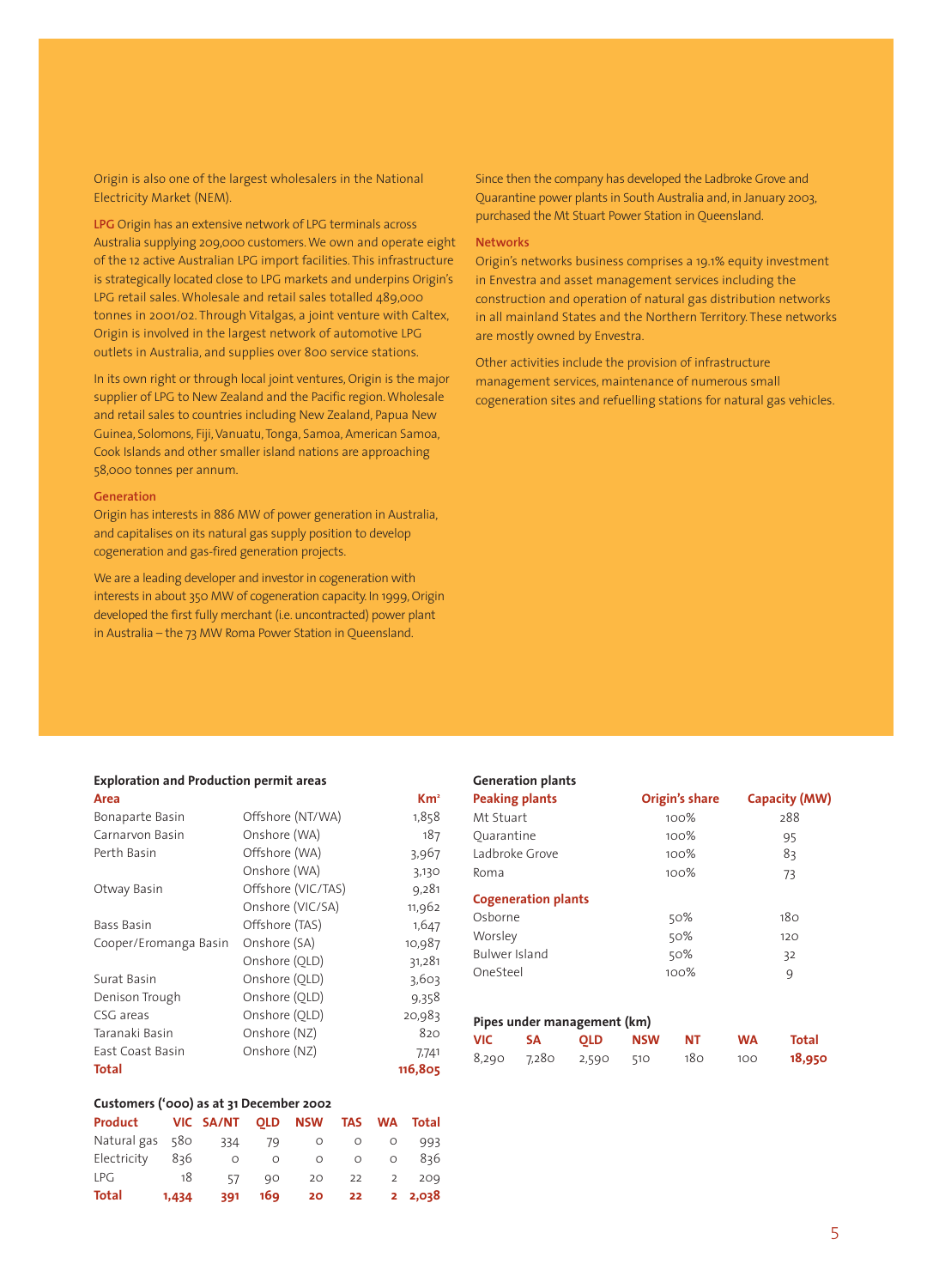## Key Performance Indicators

| <b>Objectives</b>                                                                                                                                                                         | <b>Strategies</b>                                                                                                                                                                                                                                                                                                                                                                                                                                                                                     |
|-------------------------------------------------------------------------------------------------------------------------------------------------------------------------------------------|-------------------------------------------------------------------------------------------------------------------------------------------------------------------------------------------------------------------------------------------------------------------------------------------------------------------------------------------------------------------------------------------------------------------------------------------------------------------------------------------------------|
| To measure and accurately report the company's greenhouse<br>gas emissions.                                                                                                               | • Improve the company's greenhouse gas measurement methodology,<br>audit and report regularly.                                                                                                                                                                                                                                                                                                                                                                                                        |
| To reduce the greenhouse gas intensity of our energy production<br>and distribution.                                                                                                      | • Seek economic avenues for reducing greenhouse gas emissions<br>in our energy production activities.<br>· Identify and invest in renewable energy technologies that are<br>economically viable.<br>• Seek economic avenues to reduce fugitive emissions.                                                                                                                                                                                                                                             |
| To reduce the carbon intensity of customers' energy consumption.                                                                                                                          | • Provide a range of competitively priced clean energy products and<br>services, which allow customers to choose their level of greenhouse<br>gas intensity.<br>• Provide information for our customers so they can measure and<br>reduce the carbon intensity of their energy use.                                                                                                                                                                                                                   |
| To take all reasonable steps to eliminate or minimise any adverse<br>impact that our activities have on the local environment.                                                            | • Ensure all environmental impacts are appropriately assessed and<br>all environmental approvals are obtained.<br>• Comply with all environmental conditions of approval and promptly<br>report any non-compliance to relevant authorities.<br>• On completion of use, ensure land is managed and/or rehabilitated<br>to approved environmental standards.                                                                                                                                            |
| To provide and maintain a satisfying and rewarding working<br>environment for all our employees.                                                                                          | • Provide employment conditions consistent with community<br>expectations.<br>• Work towards having Origin's workforce reflecting the diversity<br>expected by the communities in which we operate.<br>• Provide access to the necessary job training and assist employees<br>obtaining additional skills to develop their careers.<br>• Encourage and support employee participation in community-based<br>activities that form part of the company's corporate community<br>involvement.            |
| To maintain community support and goodwill for the<br>company's activities.                                                                                                               | • Maintain an open and constructive approach to gaining access to<br>land and resources.<br>· Identify and participate in public debates where we can make a<br>relevant and meaningful contribution.<br>• Maximise value of company sponsorship to recipients by focusing<br>on activities that most leverage Origin's skills and resources.<br>• Facilitate improved access to services and support for the<br>disadvantaged in our community so they can also enjoy the<br>comforts of energy use. |
| To eliminate or manage hazards and practices in our business<br>that could cause accident, injury or illness to people, damage<br>to property or unacceptable impacts on the environment. | • Continuously improve the Health, Safety and Environment<br>Management System.                                                                                                                                                                                                                                                                                                                                                                                                                       |
| To provide sustainable returns to Origin's key economic<br>stakeholders.                                                                                                                  | • Provide shareholder returns in the top third of comparable companies.<br>• Ensure the reward and remuneration levels for employees are<br>consistent with the market, and will attract the quality of employees<br>required for the business to meet its objectives.<br>• Ensure that all payment obligations to government are identified and<br>reported.<br>· Identify appropriate levels of investment in community activities.                                                                 |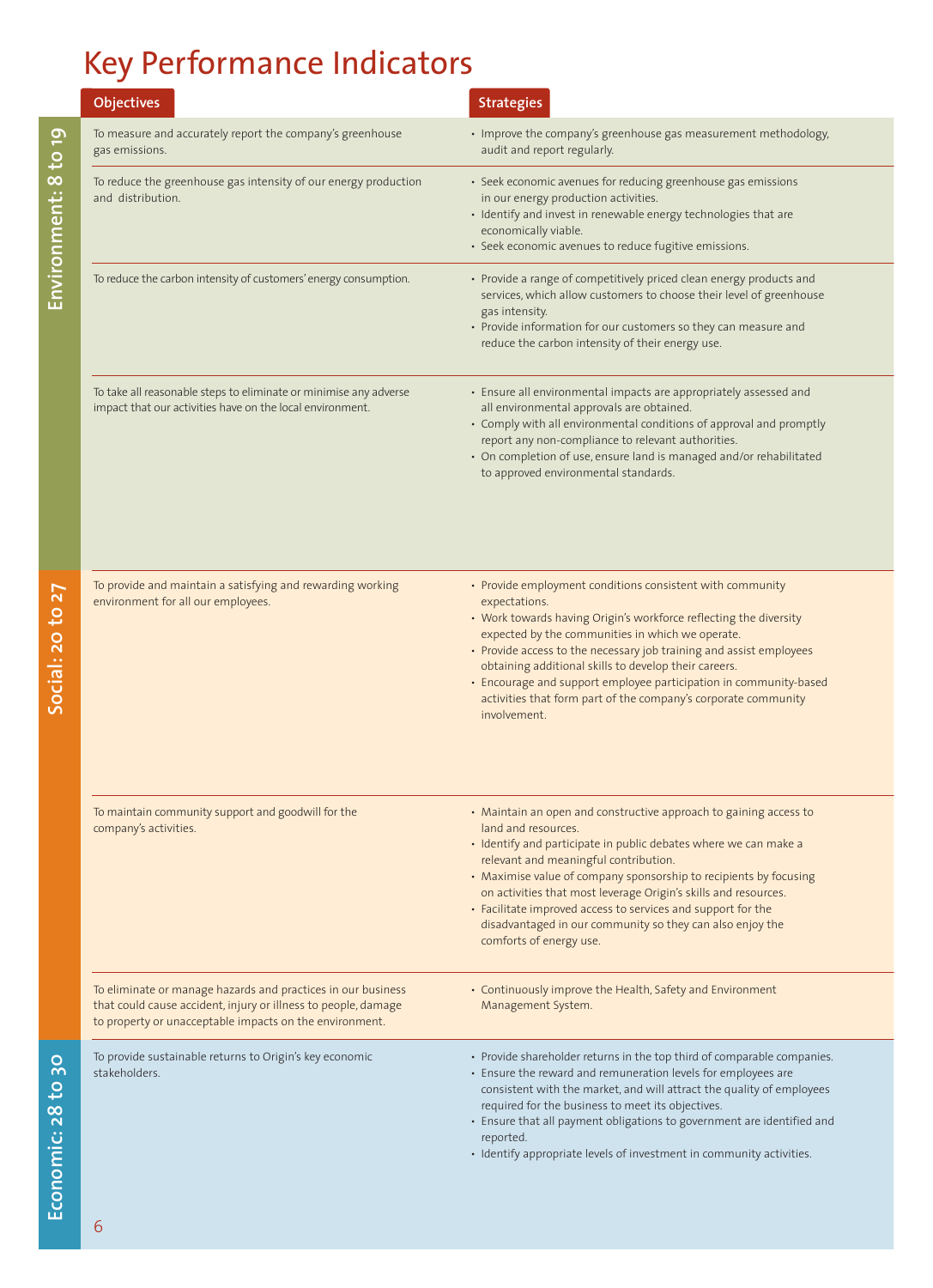• Develop an audited greenhouse gas inventory.

- Identify opportunities to reduce the greenhouse gas emissions intensity of our gas production and power generation portfolio.
- Assess potential wind farm sites.
- Continue research and development efforts towards the manufacture of solar PV systems.
- Identify opportunities to reduce losses in the natural gas distribution systems under management.
- Increase the GreenEarth customer base to 25,000, lifting annual CO<sub>2</sub>e savings to 89,000 tonnes for 2002/03.
- Install 125 kW of solar PV systems, saving 5,610 tonnes of  $CO<sub>2</sub>e$  over the life of these installations.
- Sell 20,000 kg of hydrocarbon refrigerants, saving 80,000 tonnes of CO<sub>2</sub>e for 2002/03.
- Expand the provision of education programs on energy efficiency.
- Reduce customer greenhouse gas emissions by an additional 35,000 tonnes per annum through energy efficiency consulting services.
- Include greenhouse gas indicators on mass-market electricity bills by January 2003 and on gas bills by 2004.
- Obtain environmental approval for the BassGas Project and development of the Thylacine and Geographe gas fields.
- No material breach of obligations under environmental regulations or licences.
- No hydrocarbon spills that contaminate land or water.
- Complete entry of Australian licences, authorisations and permits into RCMS and continually review legislation that may impact on the company's regulatory obligations.
- Measure and report the volume of water produced from gas fields and water used in generation plants.
- Compile dossier on endangered regional ecosystems within potential upstream development areas.
- Reduce noise complaints through improved designs and more effective consultation processes.
- Before relinquishment, rehabilitate all gas or petroleum exploration sites to State Government standards as a minimum.
- Ensure the plans for managing contaminated land at owned or leased sites are approved by local EPAs, and where the site is for sale, ensure there is full disclosure of the status of the site to the purchaser, EPA and other relevant parties.
- Identify areas in our operations in which more flexible working conditions can be introduced without adversely affecting productivity or customer service and develop procedures for implementing appropriate changes.
- Complete implementation of consistent long service, maternity and paternity leave entitlements across the company.
- Benchmark levels of employee turnover by gender, length of service and occupation.
- Further analyse workforce composition to better understand how the diversity of Origin's workforce compares to the wider community.
- Clarify criteria for recruitment and promotion to ensure there are no impediments to selecting candidates on the basis of merit.
- Improve process for resolving issues related to equal employment opportunity and harassment prevention.
- Continue review of remuneration processes and working conditions to ensure there are no systemic discriminatory practices.
- Ensure information systems are capable of adequately capturing total investment in employee training and ensure the level of investment is appropriate.
- Continue development and implementation of HSE skills and competency measures.
- Develop an employee Community Involvement Program, including matched giving.
- Improve the timeliness and impact of our community consultations, directly and with government, to ensure agreements with landholders and indigenous communities are reached in a timely fashion.
- Contribute to energy policy development that encourages investment by the private sector.
- Revise Origin's sponsorship program based on the external impacts of the company's activities.
- Incorporate a community support mechanism in our Corporate Community Involvement Program.
- Fully implement a hardship policy in the retail business by June 2003, incorporating LPG by December 2003.
- Work with government to improve or provide safety net arrangements for customers with an inability to pay for energy.
- Complete review of HSE management plans for all sites and activities.
- Shift the focus of incident reporting to the Total Reportable Case Frequency Rate so that it becomes our prime safety indicator.
- Achieve an LTIFR target of 2.5.
- Achieve an Operating Cash Flow After Tax Ratio in excess of 9.7%.
- Continue operation of the company-wide remuneration benchmark process.
- Continue to monitor employee turnover and analyse the degree to which it may be affected by remuneration practices.
- Identify and report on payments (royalties, taxes, fees and charges) to all levels of government.
- Identify and report on our investment in community-based activities.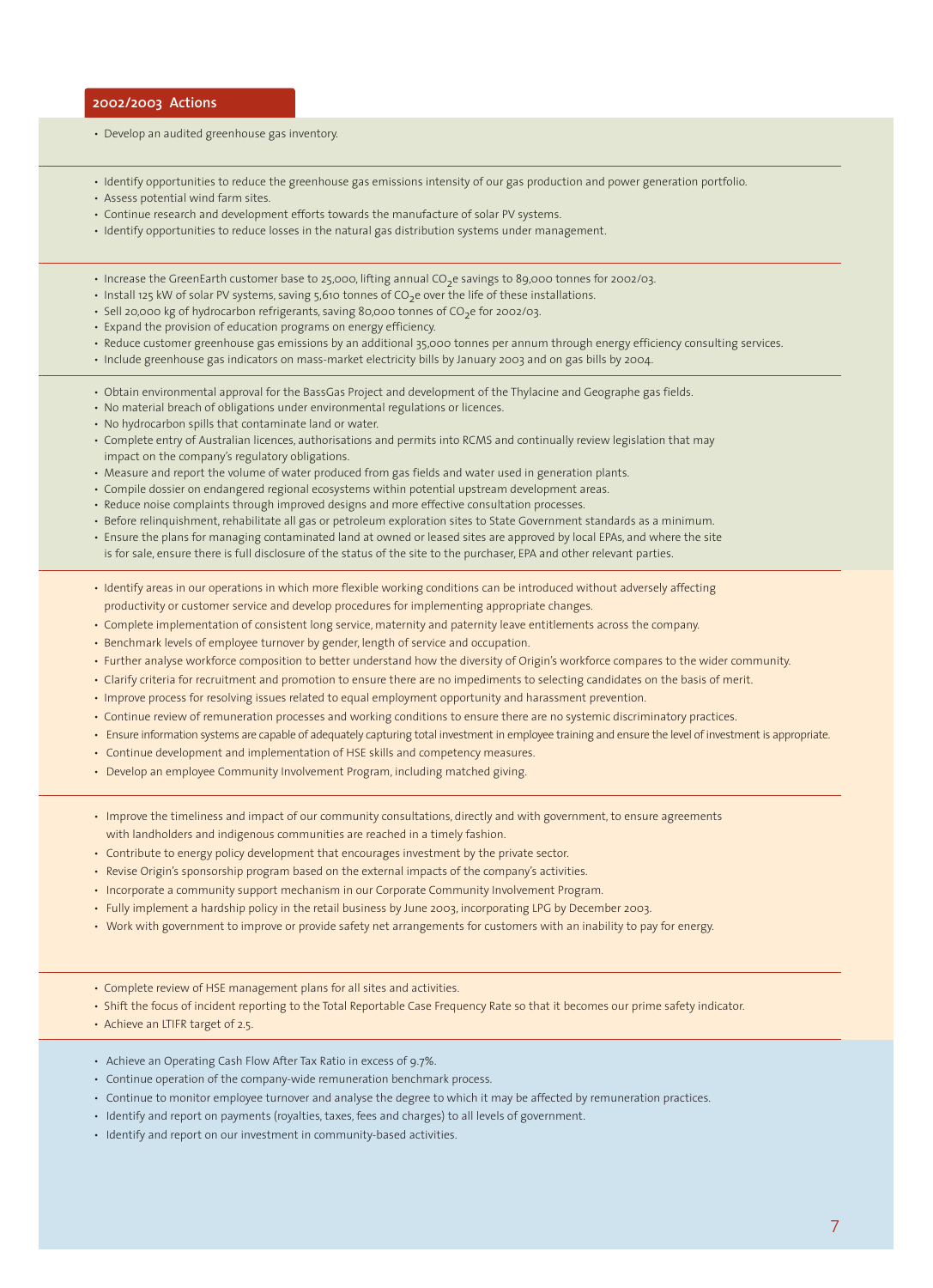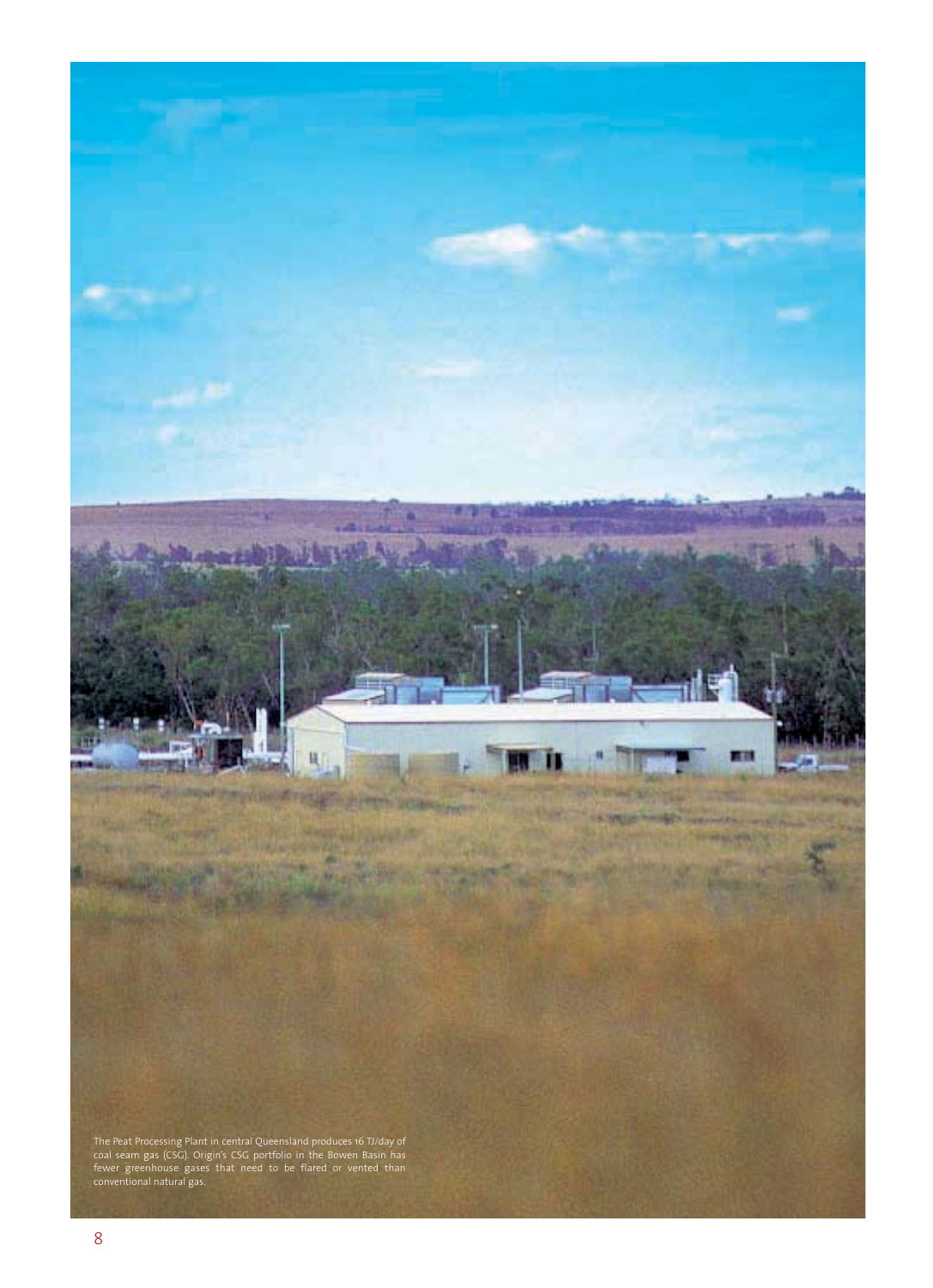The production and use of energy has environmental impacts, the most significant of which is greenhouse gas emissions. Origin Energy is committed to reducing the carbon intensity of its activities and minimising its impact on the local environment.

## Environment

### **Climate change and energy**

Climate change refers to the phenomenon of global warming that occurs when greenhouse gases are released into the atmosphere. Greenhouse gases such as carbon dioxide and methane act like a blanket, trapping the sun's warmth and thereby making life on Earth possible.

Over the last century, increased industrialisation and energy consumption has led to significantly higher levels of greenhouse gas emissions to the atmosphere. It is now widely recognised that human actions – particularly the burning of fossil fuels (coal, oil and natural gas) and land clearing – are increasing the concentrations of these gases, creating the prospect of global climate change. This is known as the enhanced greenhouse effect.

Most scientists have concluded that the enhanced greenhouse effect will raise the Earth's surface temperature. It is hard to predict what the impacts of global warming will be and where they will occur because the global climate is a complicated system. Global warming may impact the distribution of plants and animals; the frequency of storms and floods; and the spread of weeds, pests and diseases.

While scientists are continuing to better understand these impacts, many governments have determined that it is prudent to act now to reduce greenhouse gases.

In 2000, Australia's total net greenhouse gas emissions were 535.3 million tonnes of  $CO<sub>2</sub>e$  to which the energy sector contributed 69.5%. Of this proportion, 43.5% was the result of burning coal to generate electricity.<sup>1</sup>

The Federal Government's policy responses to increasing greenhouse emissions are still evolving. The uncertainty and complexity of the greenhouse emissions regulatory framework are significant issues for Origin's business. We respond by actively participating in the climate change debate and developing strategies to manage our exposure.

The Federal Government's policy position is described in 'Australia's Third National Communication on Climate Change 2002':

- Australia will not ratify the Kyoto Protocol unless ratification is shown to be in the national interest.
- Australia will continue to strive to meet its target under the Kyoto Protocol in the first commitment period – an 8% increase in 2010 on the greenhouse gases emitted in 1990. In August 2002, the Federal Government announced Australia is projected to reach around 111% of 1990 emissions by 2010.<sup>2</sup>

Origin believes that it is operating in an environment that will become increasingly carbon-constrained, leading to both challenges and opportunities. Across our business we are identifying ways of reducing the intensity of carbon emissions associated with the production of energy and our customers' use of that energy.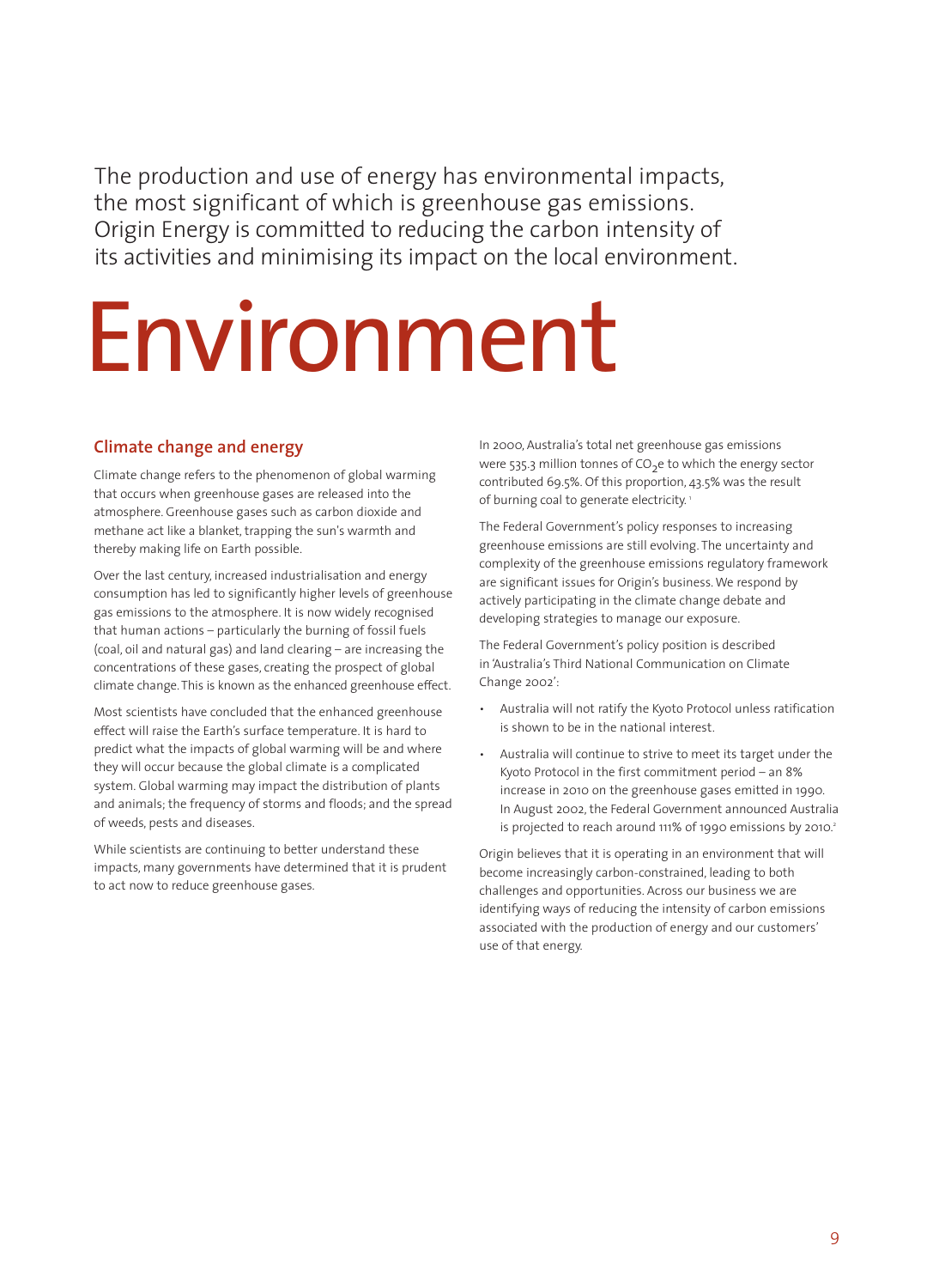Greenhouse gas emissions (CO<sub>2</sub>e) per unit of energy across the Origin gas and electricity supply chain

## Production

**Natural gas, LPG and other products**

### **Transportation**



### **Greenhouse gas emissions**

**Objective: To measure and accurately report the company's greenhouse gas emissions.**

**Strategy:** *Improve the company's greenhouse gas measurement methodology, audit and report regularly.*

To better understand its emissions profile across the energy supply chain, Origin has calculated the greenhouse gas emissions associated with each element of our activities.

The greenhouse gas intensity of each activity is illustrated above.

Origin participates in most segments of the chain including the production, distribution and sale of gas and the generation and sale of electricity.

We produce or purchase gas from various sources and sell it directly to customers or the wholesale market. As an electricity generator Origin sells electricity to the wholesale pool, retailers and to large industrial customers. As a retailer we buy electricity from the pool and directly from generators.

Greenhouse gas emissions are produced at each stage of the supply chain. Last year, 24 million tonnes of  $CO<sub>2</sub>$ e were emitted across the supply chain to meet the energy demands (242 PJe) of Origin's retail and wholesale customers.

Origin's model of greenhouse gas intensities contains internal estimates based on general and, where possible, specific data on greenhouse gas intensity. To have confidence in planning for future actions and outcomes, we must improve the accuracy and efficiency of greenhouse gas measurement and reporting.

### **2002/2003 Action**

• Develop an audited greenhouse gas inventory.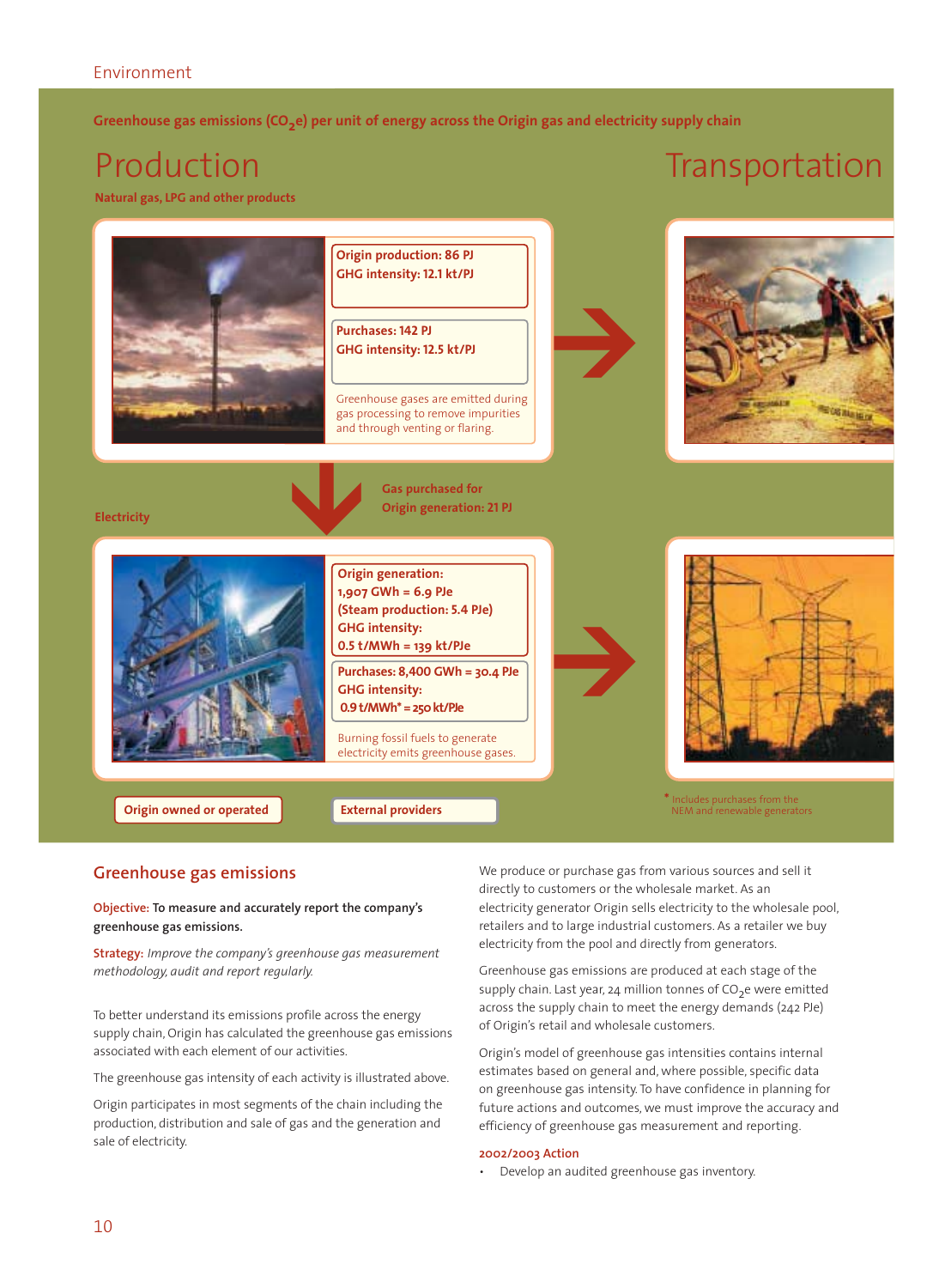## Customer consumption

### **Gas transported: 199 PJ GHG intensity: 5.4 kt/PJ**

Greenhouse gases are emitted when natural gas is transported via pipes.

>

>



### **Gas consumed: 199 PJ GHG intensity: 54.2 kt/PJ**

Greenhouse gases are emitted when a customer uses natural gas or LPG for activities such as industrial processing, transport, heating or cooking.

### **GHG intensity: 0 t/MWh**

Greenhouse gases are emitted when fossil fuels are burnt to generate electricity. No additional emissions arise during transportation. Emissions are therefore measured at the point of generation.



### **GHG intensity: 0 t/MWh**

Greenhouse gases are emitted when fossil fuels are burnt to generate electricity. No additional emissions arise when customers use electricity in their homes or businesses. Emissions are therefore measured at the point of generation.



Total activities across the Origin supply chain contribute 6.5% of the national energy sector's emissions.

9.5% of emissions are the direct result of Origin's gas production and electricity generation.

11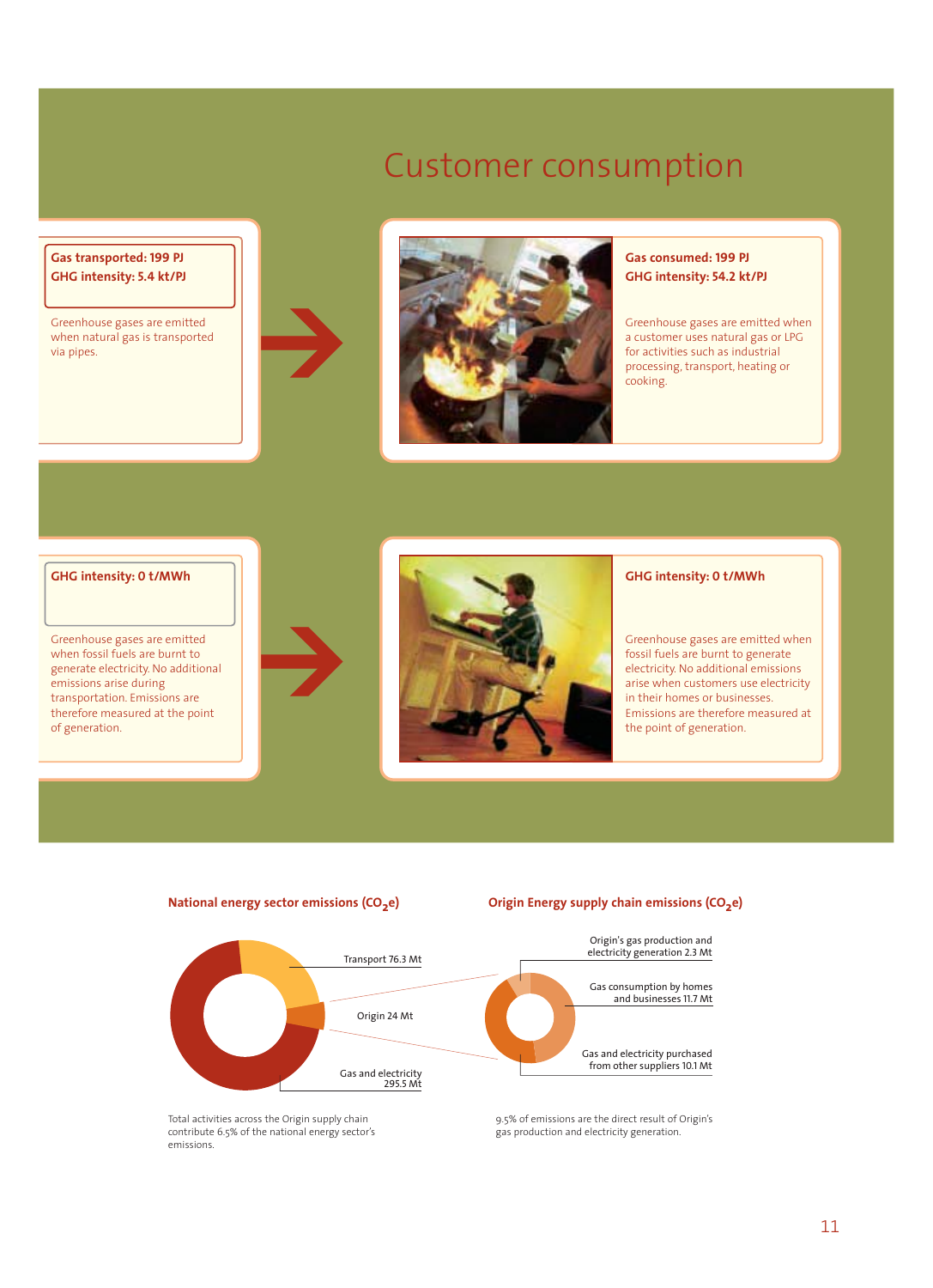

Sources: \* 'Assessment of Greenhouse Gas Emissions from Natural Gas', Final Report, Australian Gas Association, May 2000, and 'Greenhouse Challenge Electricity Workbook' ✝ www.nemmco.com.au 28 October 2002

### **Reducing Origin's greenhouse gas emissions**

**Objective: To reduce the greenhouse gas intensity of our energy production and distribution.**

**Strategy:** *Seek economic avenues for reducing greenhouse gas emissions in our energy production activities.*

### **Gas production**

Greenhouse gases are emitted during natural gas production. During the processing of raw gas from the wellhead to create sales quality gas,  $CO<sub>2</sub>$ , other inert gases and some methane are either vented or flared to the atmosphere.

As Origin's gas production portfolio grows, our challenge is to manage the greenhouse gas intensity of that portfolio. This will be assisted by developing Origin's coal seam gas (CSG) projects in the Bowen Basin, which contain fewer greenhouse gases needing to be either flared or vented than conventional natural gas fields.

In December 2001, Origin implemented an innovative project to reduce greenhouse gas emissions by installing advanced flaring technology at its Yellowbank gas processing facility in the Denison Trough, western Queensland. More details on the emission savings achieved are in the case study below.

### **Power generation**

Burning fossil fuels to produce electricity accounts for about 32% of Australia's annual greenhouse gas emissions, and is the fastest-growing sector of the energy industry in terms of emissions.<sup>3</sup> On current forecasts, by 2010 greenhouse emissions from electricity production and use will increase over 60% on 1990 levels. With little likelihood of significant reductions in the emissions intensity of coal generation, additional low and zeroemission generation is needed to allow growing power demand to be met with less greenhouse gas emissions.

Origin's natural gas-fired generation and cogeneration plant produce electricity at significantly lower greenhouse intensity than the pool average because natural gas produces less carbon dioxide when burnt relative to coal, and the technologies are more energy efficient than at most coal-fired power stations.

Origin's gas-fired generation portfolio reduced greenhouse gas emissions by over one million tonnes for the year compared with the NEM pool average.

### **2002/2003 Action**

• Identify opportunities to reduce the greenhouse gas emissions intensity of our gas production and power generation portfolio.

### **Gas production: Innovation key to emissions reductions at Yellowbank**

Origin worked with Oil Company of Australia (OCA) and Santos to use an emerging market mechanism to support investment in a greenhouse mitigation program. Under contract to Origin, the Denison Trough Joint Venture has installed advanced flaring technology to eliminate the venting of waste methane at the Yellowbank gas production facility in Queensland.

The project will reduce greenhouse gas emissions over four years by 700,000 tonnes, equivalent to taking all of Canberra's 170,000 passenger cars off the road for a full year.

The emission reduction units (ERUs) produced from the Yellowbank project have been purchased by BP Australia for use in its BP Global Choice Program.

BP will use the ERUs to provide a greenhouse offset fuel, BP Ultimate, which is the first product accredited by the Australian Greenhouse Office under the Greenhouse Friendly Certification Program.

OCA is the production operator of the Yellowbank Processing Plant, pictured right.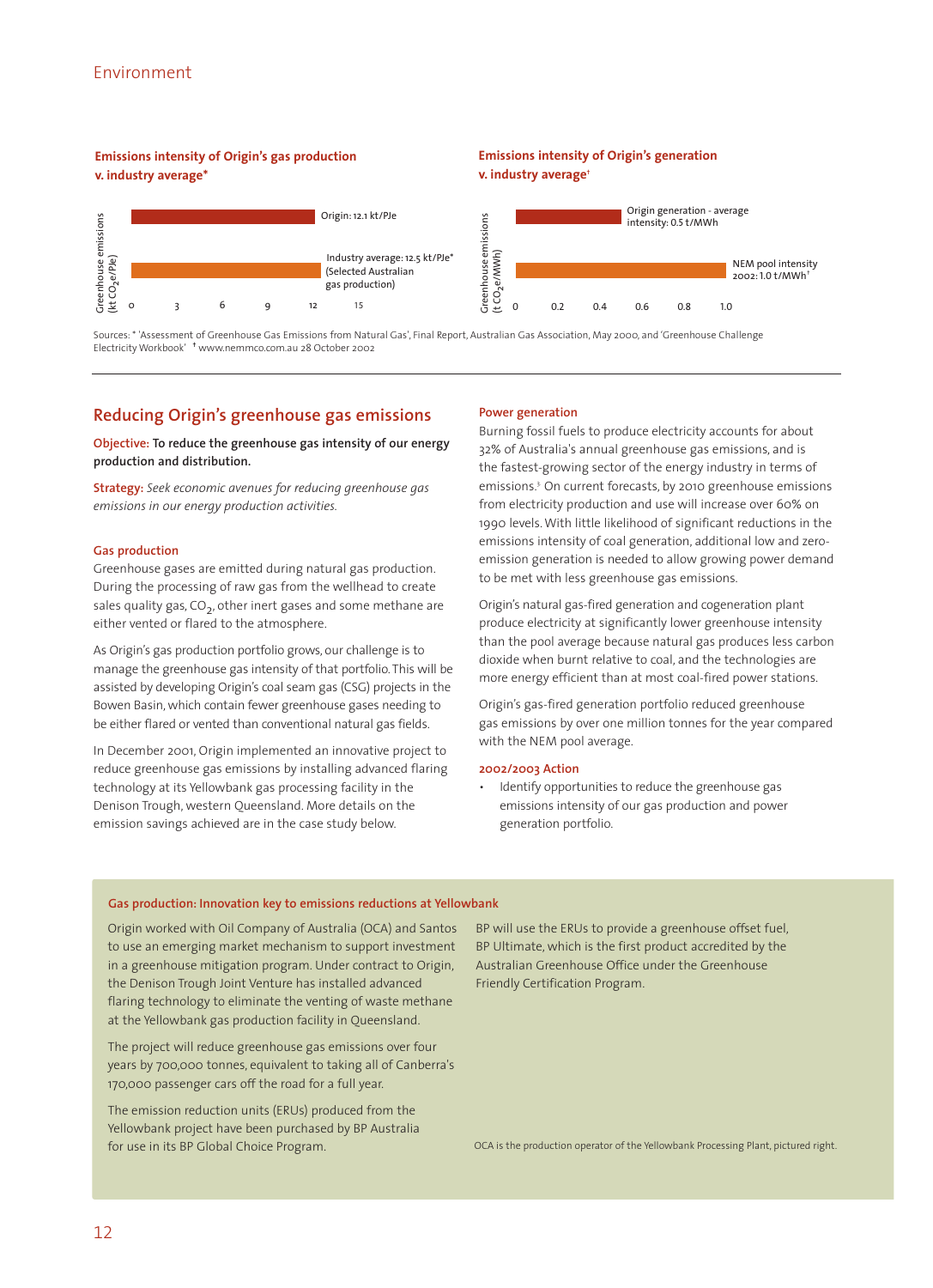### **Power generation: Osborne Cogeneration Plant**

Cogeneration is the production of two or more forms of energy from one fuel. Gas-fired cogeneration plants make more efficient use of natural gas for the production of heat and electrical power, delivering long-term sustainable cost savings for industry.

In such plants, natural gas is burned in a gas turbine or internal combustion engine, which in turn drives a generator to produce electricity. Instead of being wasted to the atmosphere the exhaust heat can be used to produce steam, which in turn can be used to produce more electricity through a steam turbine and generator. Alternatively, the steam can be used directly for other industrial processes.

The largest plant in Origin's cogeneration portfolio is the 180 MW Osborne plant in South Australia. Origin is a 50% owner of the plant and was co-developer. The plant provides 1.2 million tonnes of steam per year to Penrice Soda Products and about 10% of South Australia's electricity needs. Exhaust heat is recovered from the plant's 120 MW gas turbine to produce further power through a steam turbo-alternator. Penrice uses the steam to manufacture soda ash for the glassmaking industry.

Net greenhouse emissions are reduced by more than 600,000 tonnes a year by offsetting coal-based generation and using energy more efficiently. The greenhouse gas intensity of the plant is  $0.4$  tCO<sub>2</sub>/MWh.

**Strategy:** *Identify and invest in renewable technologies that are economically viable.*

A growing amount of Australia's electricity is generated from renewable energy sources such as wind, biomass, solar and hydro power.

Origin purchases electricity from renewable sources to meet its obligations under the Federal Renewable Energy (Electricity) Act of 2000, and to cover its sales of Green Power. However, we are aiming to expand the diversity and reduce the carbon intensity of our generation portfolio by developing wind generation projects. Origin has established wind monitoring at several attractive wind power sites as a precursor to such development.

We are also investing in the development and commercialisation of solar PV systems. Already one of Australia's leading suppliers of grid-connected solar PV systems, sourced from overseas and local manufacturers, we have an ongoing research project that is intended to lead to direct investment in our own solar PV manufacturing capacity. More details of this project can be found on page 14.

### **2002/2003 Actions**

- Identify opportunities to reduce the greenhouse gas emissions intensity of the company's gas production and power generation portfolio.
- Assess potential wind farm sites.
- Continue research and development efforts towards the manufacture of solar PV systems.

**Strategy:** *Seek economic avenues to reduce fugitive emissions.*

When released directly to the atmosphere, natural gas has significantly higher global warming potential than  $CO<sub>2</sub>$ .

Origin is the network operator for Envestra, the owner of a significant proportion of the networks distributing natural gas to Origin's customers. In this role, Origin works with Envestra on pipe refurbishment programs to minimise gas leakage.

Last financial year, 142 km of gas mains were refurbished, as part of a program expected to cost about \$50 million over six years. The refurbishment is achieved by inserting polyethylene pipe through old steel and cast iron mains.

### **2002/2003 Action**

• Identify opportunities to reduce losses in the natural gas distribution systems under management.

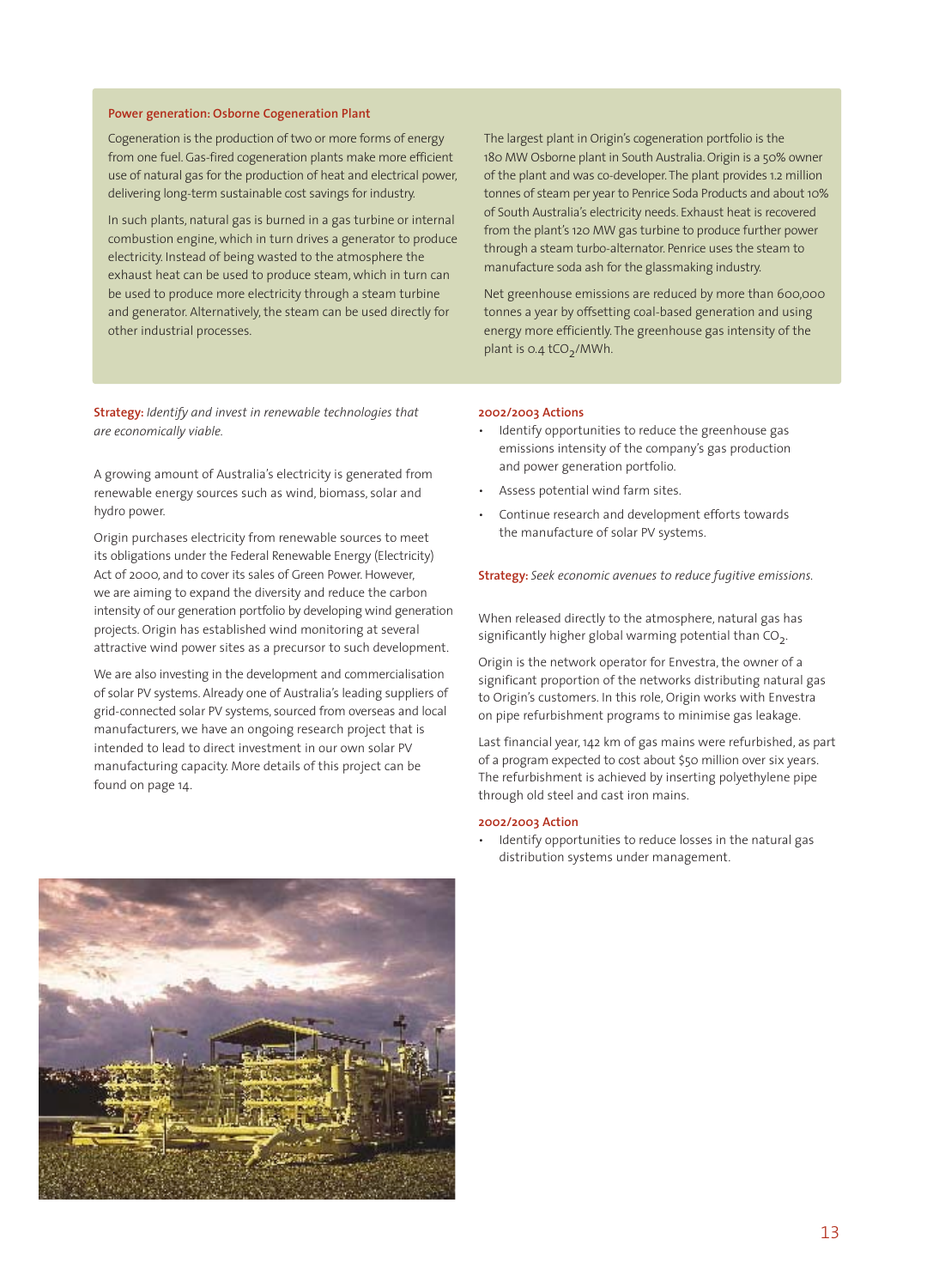### **Clean energy choices**

Australia's demand for energy has grown at 4% per annum over the last 20 years. More than half of the energy sector's greenhouse gases are emitted as a consequence of the production and/or consumption of goods and services used by households (particularly domestic electricity and motor vehicle fuel), and about a quarter of emissions are generated in the production of goods and services for export.4

Origin's aim is to reduce the amount and carbon intensity of energy consumption and, as a consequence, the environmental impact of energy production and use.

### **Objective: To reduce the carbon intensity of customers' energy consumption.**

**Strategy:** *Provide a range of competitively priced clean energy products, which allow customers to choose their level of greenhouse gas intensity.*

### **Green Power**

In February 2002, Origin introduced the GreenEarth range of products derived from wind and hydro power. Nine peak environmental groups across Australia rated Origin's GreenEarth Plus as the "market leading green electricity" product. This group also acclaimed Origin's GreenEarth product as the cheapest zero-emission product in the market. The entire product range is fully accredited under the National Green Power Program, which is a collaboration of State Government agencies in NSW, Victoria, Queensland, South Australia and the ACT.

By 30 June 2002, more than 16,000 customers (ranging from residential to industrial) were buying Green Power from Origin. In the year ending 30 June 2002, these customers saved 35,000 tonnes of greenhouse gas emissions.

| Product name     | Breakdown |                 |
|------------------|-----------|-----------------|
| GreenEarth       | 20% wind  | 80% hydro power |
| GreenEarth Extra | 40% wind  | 60% hydro power |
| GreenEarth Plus  |           | $100\%$ wind    |

### **Origin Energy Solar**

Launched in February 2002 in the Victorian and South Australian markets, Origin Energy Solar allows customers to harness energy from the sun to power homes or businesses with solar photovoltaic (PV) power supply systems. Once installed, the PV power supply systems generate electricity for the premises with zero greenhouse gas emissions, feeding excess electricity into the grid.

Early signs of customer interest in solar PV systems are encouraging, with Origin capturing more than 50% of the solar grid connected market in Victoria.The company was awarded a contract in conjunction with BP Solar to supply and install 1,300 solar panels at the Queen Victoria Market in Melbourne and partnered the South Australian Museum to build the North Terrace Solar Power Station in Adelaide.

Since 1998, Origin has invested \$6 million in research and development of new technologies for solar cells and power inverters to produce an improved solar module. During the year, we received a \$1 million grant under the Federally funded Renewable Energy Commercialisation Program, to support the construction of a pilot plant to manufacture solar systems using this new technology.

### **Compressed natural gas**

Compressed natural gas (CNG) is one of the cleanest-burning transport fuels in Australia. It matches the engine performance of diesel while producing less harmful emissions.

By teaming with Origin, South Australia's Passenger Transport Board has reduced greenhouse emissions by powering 213 of its buses (30% of its fleet) with CNG. These buses produce 50% lower particulate emissions when compared with diesel buses.

In South Australia, the Unley Council and its contractors, Collex and Kerbside, operate Australia's first dedicated fleet of CNG waste collection trucks including a CNG compactor for green waste and Australia's first CNG street sweeper. These vehicles also operate at much reduced noise levels compared with diesel equivalents.

### **Mandatory Renewable Energy Target**

The Federal Renewable Energy (Electricity) Act of 2000 provides an incentive for investment in new renewable energy generation, in order to meet the Federal Government's Mandatory Renewable Energy Target (MRET). From 2001, the Act requires electricity retailers to source an increasing proportion of total electricity purchased from renewable energy sources or pay an economic penalty.

To meet its MRET obligations and to supply its GreenEarth products, Origin will purchase the output of the 52.5 MW Challicum Hills wind farm (near Ararat, Victoria) and the 30 MW Yambuk wind farm (near Portland, Victoria).

In combination with its existing contracts with the 18 MW Codrington and 20 MW Toora wind farms, Origin will have

contracted around 120 MW of wind capacity by mid 2003, sufficient to meet the energy requirements of 60,000 homes.

In 1997, renewables made up about 11% of Australia's total electricity supply. As electricity demand grows and assuming no additional initiatives, the current MRET will result in the renewables' share increasing to about 11.9% by 2010, well short of the original target of 13%. Origin supports increasing the MRET to 5% above the 1997 level so that renewables contribute 16% of electricity produced by 2010.

Origin purchases the entire output of the Codrington wind farm, pictured right, in south west Victoria.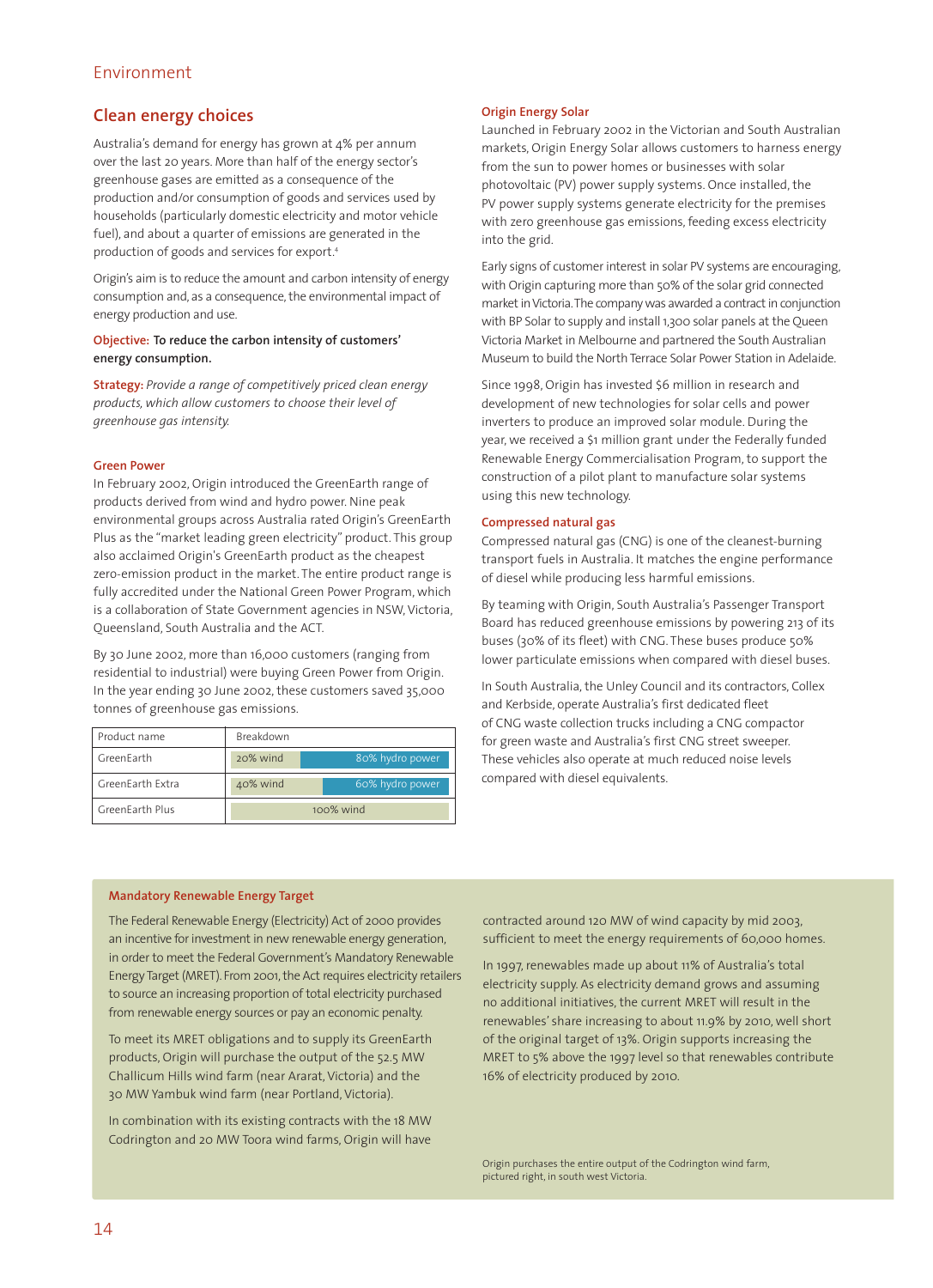### **Customer education: Learning about energy efficiency**

Year seven students at Melbourne's Ruyton Girls School collected energy usage data from the rooms, garages and pools or spas at their homes. They then used Origin's website energy calculator (www.originenergy.com.au/efficiency) to understand the amount of energy used and the different running costs for appliances.

The data were collated and a class report produced, outlining the total amount of energy used. It also identified meaningful ways to reduce energy consumption. The students identified that an average Victorian household could cut energy costs by 25% or the equivalent of negating the annual greenhouse gas emissions of the family car.

### **Refrigerant gas**

Some classes of air-conditioning refrigerants are recognised as significant contributors to greenhouse gas emissions and ozone depletion. Origin's response is to market a range of hydrocarbon and hydrocarbon-blend refrigerants that are locally produced, non-toxic and non-ozone depleting replacements for chlorofluorocarbons and hydro-fluorocarbons in automotive and commercial applications. Origin's ER12 hydrocarbon refrigerant is one of five Greenpeace-approved solutions in the refrigeration industry.

In the past four years, Origin has sold 84,000 kg of hydrocarbon refrigerants predominantly into the automotive market, replacing some 250,000 kg of hydro-fluorocarbon and saving 325,000 tonnes of  $CO<sub>2</sub>e$ .

### **2002/2003 Actions**

- Increase the GreenEarth customer base to 25,000, lifting annual CO<sub>2</sub>e savings to 89,000 tonnes for 2002/03.
- Install 125 kW of solar PV systems, saving 5,610 tonnes of  $CO<sub>2</sub>e$  over the life of these installations.
- Sell 20,000 kg of hydrocarbon refrigerants, saving 80,000 tonnes of  $CO<sub>2</sub>$  for 2002/03.





**Strategy:** *Provide information for our customers so they may measure and reduce the carbon intensity of their energy use.*

Origin supports the Victorian and New South Wales Governments' initiative to include greenhouse gas emission information on customer electricity bills from 2003. In addition, Origin's GreenEarth customers will be able to see the greenhouse savings on their bill as a result of their purchases.

Energy efficiency advice features regularly in customer communication through newsletters, welcome kits and television community service announcements.

The communication regularly refers customers to an "Energy Calculator" on the Origin website which helps them understand the main contributors to electricity consumption and adopt strategies to reduce energy use. A range of tips on saving energy complements a free, online home and small business energy efficiency audit.

Origin provides large industrial and commercial organisations with cost-effective solutions to lower energy use and greenhouse gas emissions. We help businesses clarify their energy and greenhouse objectives, plan strategies for reductions and then help the business achieve its reduction goals and implement systems for continuous improvement.

Origin's energy efficiency advice is saving customers including Amcor and Dupont more than 65,000 tonnes of greenhouse gas emissions annually, and more than \$3 million per year in energy costs.

### **2002/2003 Actions**

- Expand the provision of education programs on energy efficiency.
- Reduce customer greenhouse gas emissions by an additional 35,000 tonnes per annum through energy efficiency consulting services.
- Include greenhouse gas indicators on mass-market electricity bills by January 2003 and on gas bills by 2004.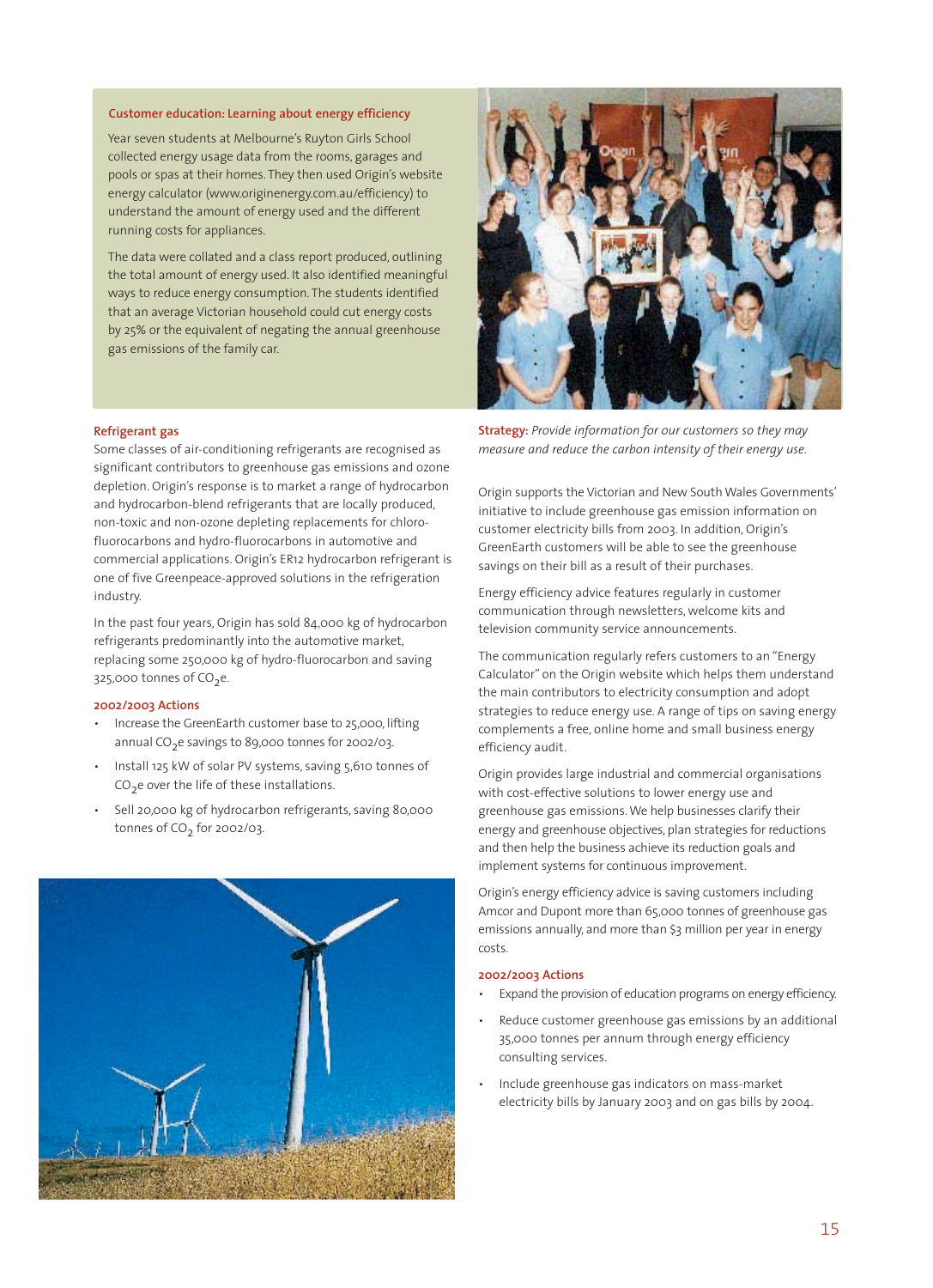### Environment

### **Upstream NOx emissions by asset (kg per annum)**



**Katnook** 

These figures are estimates based on the techniques set out in relevant industry handbooks, including the 'Oil and Gas Exploration and Production Emission Estimation Technique Manual', for estimating emissions of NPI substances.

### **Local environmental impact**

The production, distribution and sale of gas and electricity require long-term access to land and resources. Gas fields can remain operational for up to 50 years; network pipelines lie underground for up to 120 years and power generation plants last up to 30 years. Origin acts to minimise its impact on the physical environment, remediate any damage and promptly rehabilitate land after use.

### **Objective: To take all reasonable steps to eliminate or minimise any adverse impact that our activities have on the local environment.**

**Strategy:** *Ensure all environmental impacts are appropriately assessed and all environmental approvals are obtained.*

Before a project with potential environmental impact is initiated, an environmental planning process is completed and relevant approvals (both State and Federal) must be obtained.

A summary of environmental licences granted to Origin is detailed on page 32.

### **2002/2003 Action**

• Obtain environmental approval for the BassGas Project and development of the Thylacine and Geographe gas fields.

**Strategy:** *Comply with all environmental conditions of approval and promptly report any non-compliance to relevant authorities.*

The regulatory environment in which Origin operates is complex and extensive. To help ensure we meet our many regulatory obligations, we have developed a Regulatory Compliance Management System (RCMS), which is an electronic compliance database containing all relevant regulatory requirements that impact on operations.

The system has identified 2,560 instruments (including Acts, Regulations, Permits and Licences), 388 licences, authorisations and permits, and 317 compliance management grids that require ongoing management and compliance. Where compliance requirements are dated and periodically actionable, the system is designed to automatically advise responsible management of the pending requirement and track the requirement through to completion.

As part of Origin's Health, Safety and Environment Management System, we formally record and report all incidents that have an impact on the environment, either directly or indirectly. All incidents are included in a monthly report to the Board, which covers the investigation and corrective action taken to prevent re-occurrence.

**NOx emissions by generation plant (kg per MWh)**

Origin reports its emissions to the environment to State and Federal Governments as part of the National Pollutant Inventory (NPI). The inventory is an internet database providing communities, industry and government with information on types and amounts of nominated substances being emitted to land, air and water.

In the past three years, Origin has operated all its onshore and offshore facilities in accordance with its licence conditions and corporate values, with no major breach of the company's regulatory and environmental obligations.

### **Air quality**

Emissions to air are produced from flaring, particularly during the exploration drilling phase, from new wells and from the consumption of gas and diesel at some gas production facilities.

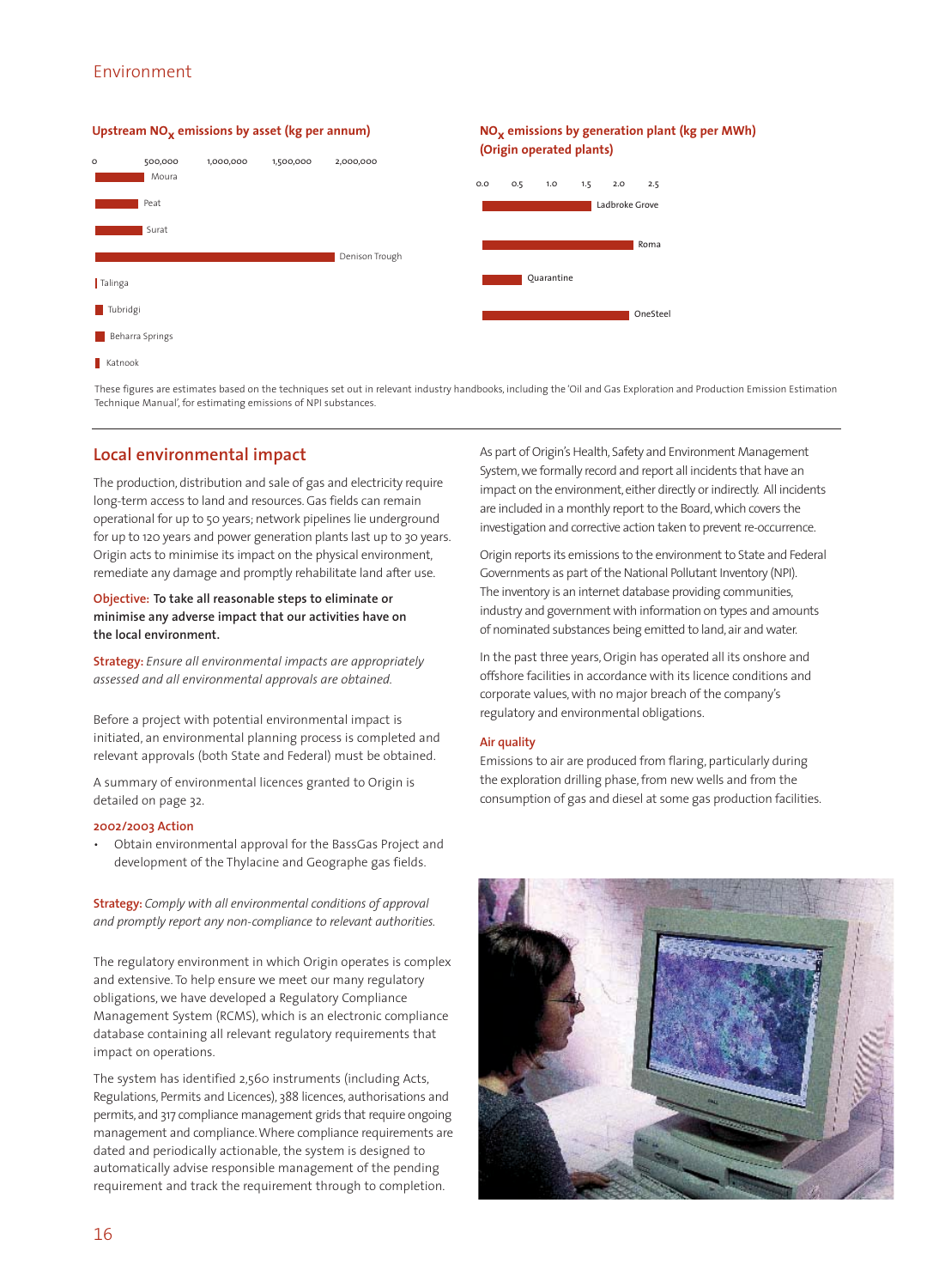### Upstream SO<sub>x</sub> emissions by asset (kg per annum)



Last year,  $NO<sub>x</sub>$  and  $SO<sub>x</sub>$  emissions reduced mostly as a result of decreased production, decreased gas and diesel consumption and because Origin ceased to be the operator of the Kenmore gas field.

In thermal power stations,  $NO<sub>x</sub>$  is generated during the high-temperature combustion of coal, oil and gas fuels. Origin's gas-fired plants produce less  $NO<sub>x</sub>$  than plants using other hydrocarbon fuels.

In the development of new generation assets, Origin conducts air plume modelling that determines the concentration and dispersion of  $NO<sub>x</sub>$  emissions at ground level. In addition to meeting regulatory requirements, Origin also ensures the location of the plant, exhaust stack height and gas exit velocity from the exhaust provide an acceptable environment for our staff and neighbours.

During start up and shutdown of any thermal power plant,  $NO<sub>x</sub>$  emissions are higher for a short time than when the plant is running. This year, higher  $NO<sub>x</sub>$  levels than permitted in our South Australian EPA licences were produced during start up and shutdown of our Osborne Joint Venture and Quarantine generation plants. The SA EPA has since modified the licences for these plants, recognising the special conditions during start up and shutdown.



### **Water**

Water is a by-product of Origin's onshore oil and gas production. The water may contain salts and other contaminants that must be disposed of or used in a way that does not cause any adverse environmental effects. Typically, Origin disposes of the waste water at gas production sites in adjacent evaporation ponds. At the Tubridgi gas field, water is re-injected into a shallow aquifer with the approval of the EPA. At the Katnook and Ladbroke Grove gas fields, the cool and wet climate does not provide enough evaporation to dispose of all produced water and excess water from the site evaporation pond system is transported to the government-operated water treatment plant near Mount Gambier for disposal.

In some areas of CSG development where water production is high, Origin is investigating alternative ways of managing the produced water, including its use in local agriculture. Our aim is to find economic and environmentally acceptable ways to minimise the impact of water disposal.

In its generation plants, Origin consumes small quantities of water in cooling technology to increase the summer power output at its Ladbroke Grove and Quarantine gas turbine power plants.

### **Identifying sensitive areas: GIS**

Because our activities cover large areas of land in relatively remote parts of Australia, we have developed expertise in the use of a Geographic Information System (GIS). The system uses computer software and digital information that provides a fast and comprehensive "map" of a geographic region of exploration and production interest to help identify any areas of ecological or social concern, before starting extensive fieldwork. The GIS not only provides existing well and land ownership information and access details, but also helps to identify potential conflict in areas such as rare and threatened flora and fauna.

The GIS may also assist in identifying areas of environmental significance to help plan new developments, such as pipeline routes and facility locations.

For example, when planning the Myall Creek pipeline in the Surat Basin, the GIS was used in initial pipeline route planning. As a result, sensitive areas along the direct route were avoided.

Using the GIS, 33 in-house Environmental Protection and Biodiversity Conservation (EPBC) Act assessments were completed during the year, concluding that referrals to government were not required.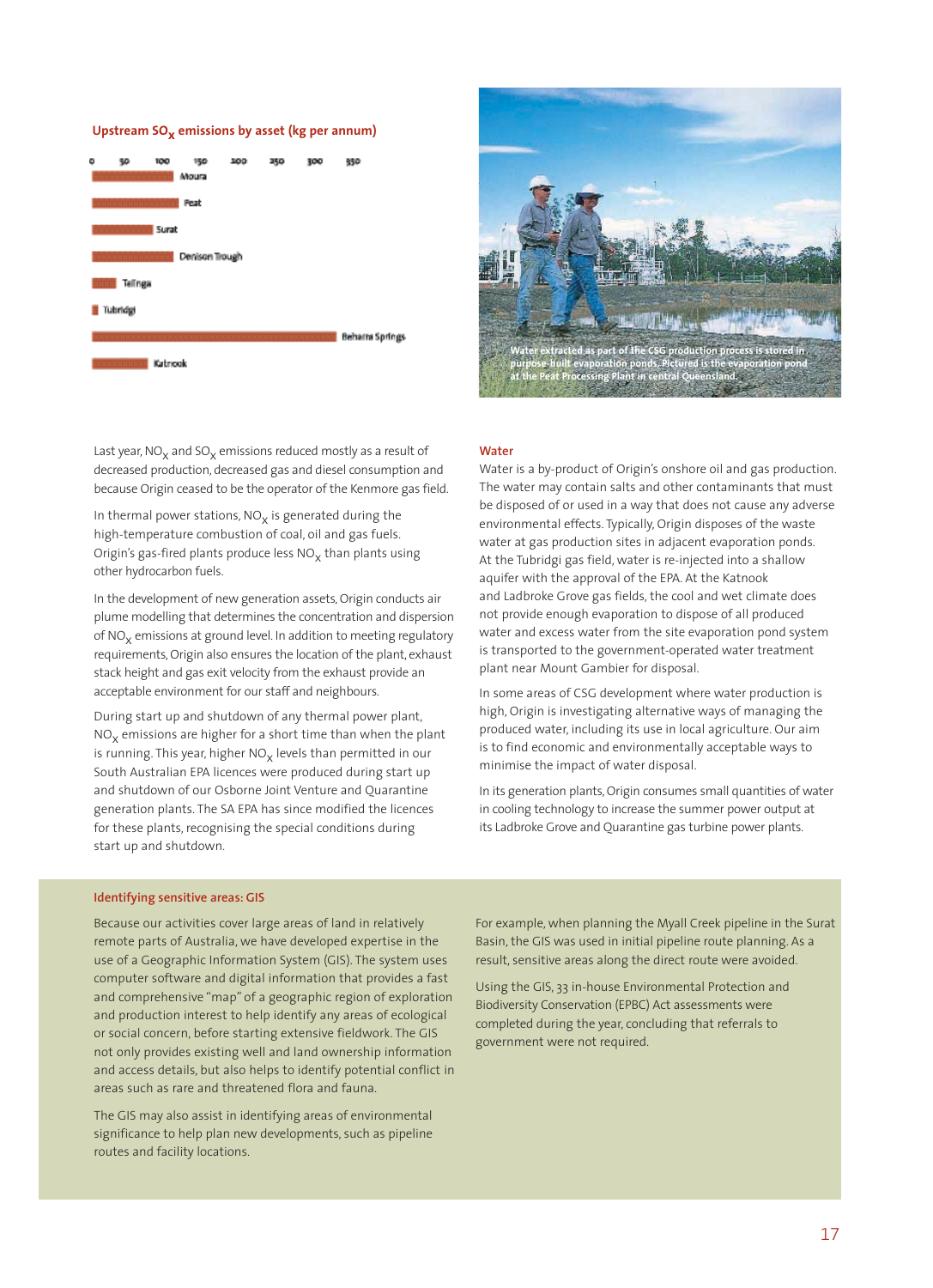### Environment



### **Noise**

Origin's gas processing plants are located in rural areas where large field compressors at wellheads are used to bring lowpressure gas to sales pipeline pressure. Last year, two complaints were received from landowners in the Bowen Basin and although noise levels have been significantly reduced, discussions with these landowners continue.

Seven complaints were received about noise from our generation plants. Three of these complaints were received from the same complainant as a result of a subcontractor at the Redcliffe Hospital in Brisbane working outside the time limits specified as a licence condition. The matter has been resolved.

### **Land rehabilitation: Living history to become riverfront living**

From 1887, the Brisbane gas works were located at Newstead, on Brisbane's waterfront, where it continued to operate until the city converted to natural gas in 1996. Boral Limited bought the Brisbane Gas Company in 1971 and the Newstead site became part of Origin when Boral demerged its energy business in 2000.

Over the years, the land was contaminated by the accepted manufacturing practices of the times. With no further need for manufacturing facilities and responsibility for rehabilitating the site, Boral and then Origin began the process of selling the land with a view to rehabilitating it as part of the redevelopment process. Investigations commenced in 1993 and since that time extensive bores and investigative trenches have been completed and water and soil monitoring maintained.

Four complaints were received at the Osborne Cogeneration Plant in South Australia. Three were about noise during start up and shutdown of the gas turbine, when steam is vented to the atmosphere. The noise produced during this period is slightly louder than normal operation and is being monitored. The fourth complaint was resolved after a site visit by the complainant when it was acknowledged that the noise was from another source.

### **Spills**

Company operations use chemicals and oil that require delivery, storage and subsequent on-site handling. While Origin has strict procedures for the handling of these substances, some minor leaks and spills have still occurred.

During the past year, three minor hydrocarbon spills were reported to the regulatory authorities, cleaned up by in situ bioremediation or removal and proper disposal. Each incident was investigated and appropriate corrective actions were taken.

### **Waste and chemical management**

Origin has management plans to ensure chemicals are handled responsibly and that waste is managed and disposed of in a responsible and effective manner.These plans are periodically reviewed to ensure they are in line with relevant State and Federal legislation and adequate for Origin's employee and site-specific requirements.

### **2002/2003 Actions**

- No material breach of obligations under environmental regulations or licences.
- No hydrocarbon spills that contaminate land or water.
- Complete entry of Australian licences, authorisations and permits into RCMS and continually review legislation that may impact on the company's regulatory obligations.
- Measure and report the volume of water produced from gas fields and water used in generation plants.
- Compile dossier on endangered regional ecosystems within potential upstream development areas.
- Reduce noise complaints through improved designs and more effective consultation processes.

In June 2001, Origin and the Brisbane City Council, which owns the adjacent property, contracted to sell about 60% of their combined properties to Mirvac Limited. Mirvac plans to build a shopping and residential complex on the site and will rehabilitate it to the satisfaction of the Queensland Environment Protection Authority, Brisbane City Council and Origin.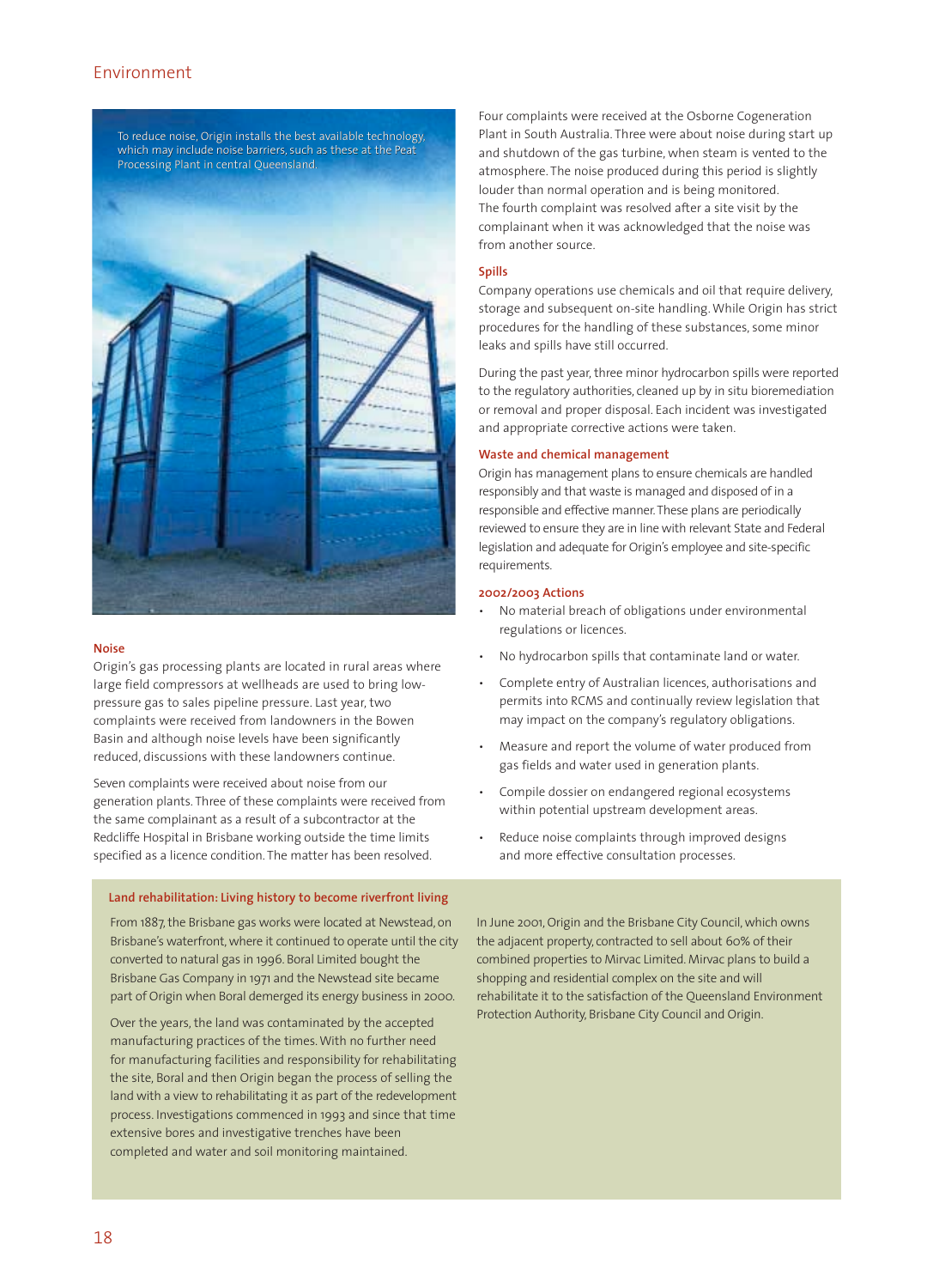

**Strategy:** *On completion of use, ensure land is managed and/or rehabilitated to appropriate environmental standards.*

Land is rehabilitated as soon as possible after exploration or production activities cease. Typically this is within three to six months. Last year, approximately 700 km of seismic line and 30 well sites were completely or partially rehabilitated, all within Queensland operational areas.

Origin and its predecessors have a long history, which dates back 140 years in some parts of Australia. The company owns or leases 15 sites in Queensland, Victoria, New South Wales, South Australia and Tasmania that contain contaminated soil from past gas manufacturing processes. Origin Energy Asset Management also manages six sites on behalf of owners, Envestra.

The approach to managing these sites is to ensure no ongoing harm to the environment as a result of the contamination. If issues are identified, action is taken to ensure no contaminants leave the site and the health of those working on the site is protected. Where no harm to the environment has been identified, a management program, including continual monitoring, is developed and implemented in conjunction with relevant environmental authorities.

In 2001, a detailed external audit was completed and a comprehensive environmental plan developed for the containment or remediation of all sites managed by Origin. Audit recommendations have been or are in the process of being implemented, and a financial provision of \$23 million has been created for remediation, monitoring and forward assessment.

Significant milestones were achieved on two key sites.

- A Development Master Plan for a site at Newstead, Brisbane has been submitted to the Brisbane City Council for approval. A Remediation Action Plan is being finalised to allow work on remediation and development of the site to proceed. The site will eventually house a residential and shopping development.
- In-principle approval has been received from the Tasmanian Department of Primary Industry, Water and the Environment (DPIWE) for the Launceston site remediation plan. The plan is to stabilise and build an on-site containment cell for some of the contaminants with the remaining liquid tar-based products used as fuel for a local manufacturing process. This is being done with strict oversight of air emissions by the DPIWE.

### **2002/2003 Actions**

- Before relinquishment, rehabilitate all gas or petroleum exploration sites to State Government standards as a minimum.
- Ensure the plans for managing contaminated land at owned or leased sites are approved by local EPAs, and where the site is for sale, ensure there is full disclosure of the status of the site to the purchaser, EPA and other relevant parties.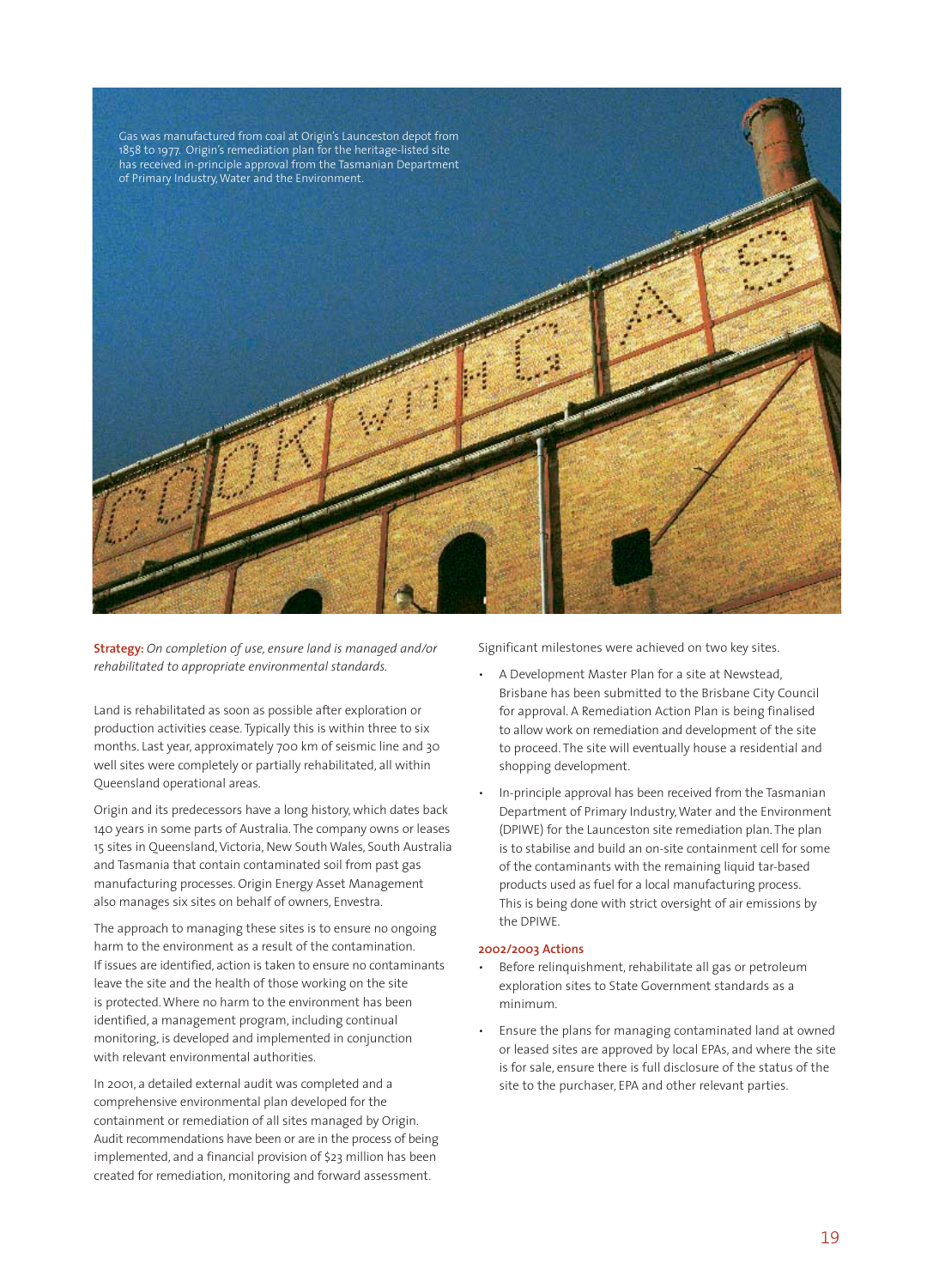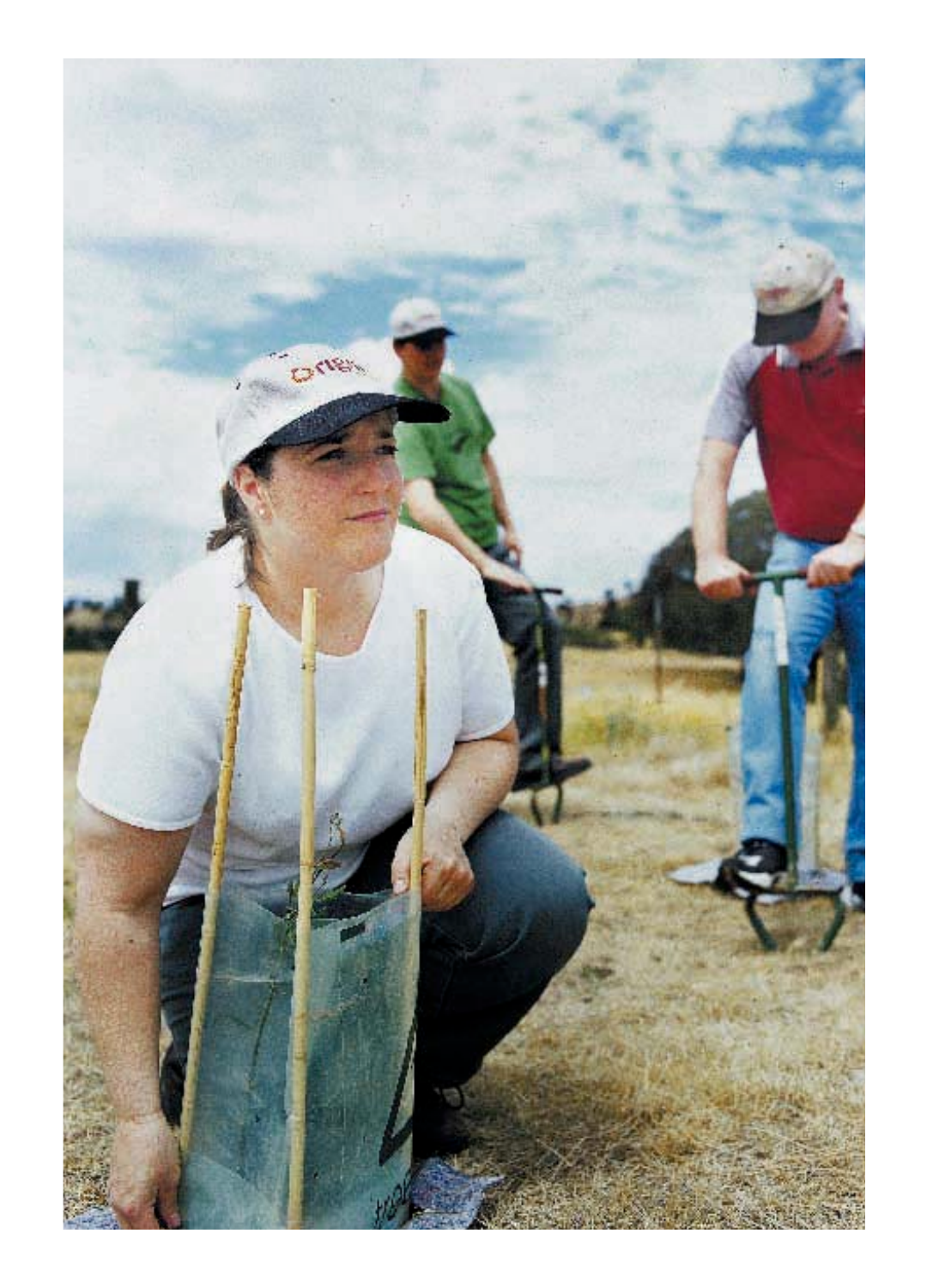Origin Energy's diverse activities impact on many differing communities in a variety of ways. The sustainability of our activities depends on developing and maintaining the trust and goodwill of these communities.

## Social

Origin has operations in all Australian States and Territories and in the Pacific, ranging from oil and gas exploration in rural communities to retailing energy in our larger cities. We rely on these communities to provide staff with the skills to conduct our business, buy our products and services, maintain a stable political environment and provide access to land and resources. Origin acts to maintain stakeholder trust and goodwill by developing relationships of mutual advantage, and by ensuring our activities do not adversely affect the health, safety and environment of the communities in which we operate.

### **Our employees**

**Objective: To provide and maintain a satisfying and rewarding working environment for all our employees.**

**Strategy:** *Provide employment conditions consistent with community expectations.*

Origin has a diverse workforce spread across all States and Territories of Australia and in the Pacific region. As a result of acquisitions and generic growth, Origin's employee numbers have risen steadily for several years. At the end of June 2002, Origin employed 2,721 people, an increase of 24% on the previous year.

We measure our performance<sup>\*</sup> in providing a rewarding working environment in three ways:

- Absenteeism, or the percentage of available workdays taken as sick leave. In 2001/02, this was 4.4%. External benchmarking indicates this to be a top quartile result.
- Days lost to industrial disputes. Four working days per 1,000 employees were lost due to industrial disputes. This compares favourably with the Australian Bureau of Statistics national average of 48 working days as at May 2002. Two industrial disputes were lodged during the year and are still in negotiation.

• Employee retention. This is measured by analysing the percentage of those who voluntarily resigned during the year and the percentage of employees whose termination was initiated by the company. The rates for the year were 11.2% for voluntary turnover and 4.2% for organisationinitiated separations. Given the complexity of our business (i.e. both upstream and downstream) we have been unable to identify comparable industry benchmarks. To help improve retention we are analysing resignations by length of service, occupational grouping and gender, and by examining broader employee feedback mechanisms. The aim is to gain a better understanding of the drivers of turnover and therefore employee attitudes and satisfaction.

The majority of Origin's employees participate in the company's Performance Management System. Formal one-on-one discussions between employees and their manager are held twice a year. The review includes employees' workplace style and effectiveness and their performance against objectives.

A review of the performance management data capture system is underway, with the aim of achieving 100% participation of non-award employees.

### **2002/2003 Actions**

- Identify areas in our operations in which more flexible working conditions can be introduced without adversely affecting productivity or customer service and develop procedures for implementing appropriate changes.
- Complete implementation of consistent long service, maternity and paternity leave entitlements across the company.
- Benchmark levels of employee turnover by gender, length of service and occupation.

Left: Ada Cinaglia, Environmental Systems Facilitator, regularly participates in environmental conservation activities as part of Origin's Staff Ambassador Program. Ada is joined by other Origin Staff Ambassadors, Richard McIntosh and Nicholas Thomas, on land rehabilitation north of Melbourne, Victoria.

\* The performance results reported do not include the Pacific region, although the same employment standards, policies and practices apply to these operations.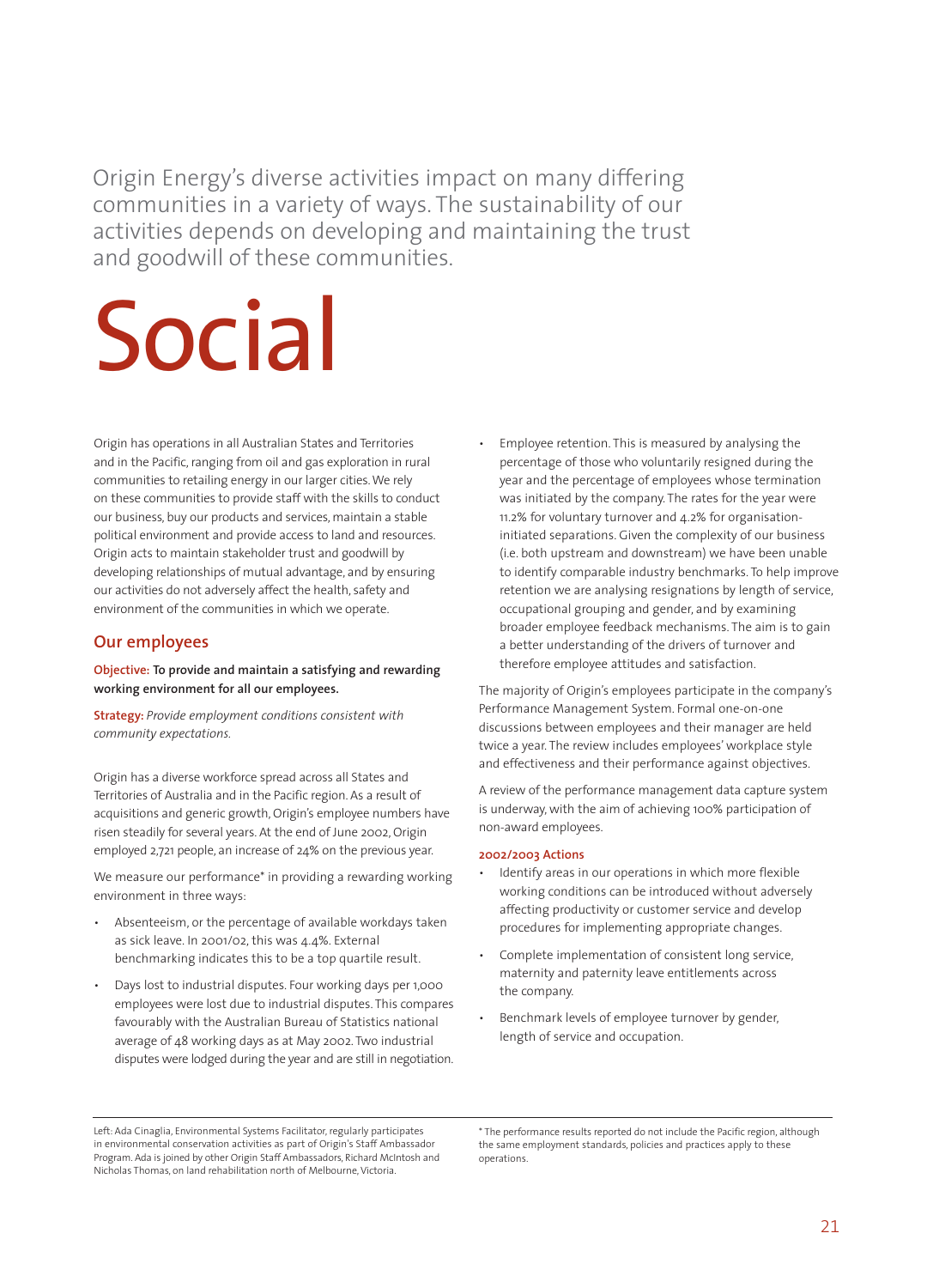### Social

**Employees by region**

### $QLD(411)$  ACT (6) Pacific (251) NSW (245) WA (24) VIC (752) SA (867) TAS (42) NT (14) NZ (109)

### **Employees by occupation and gender**



**Strategy:** *Work towards having Origin's workforce reflecting the diversity expected by the communities in which we operate.*

Origin is committed to the principle of equal opportunity employment and has an equal opportunity and harassment prevention policy.

We also survey employees for their views on the organisation's equal opportunity performance. The 2002 survey found 75% of women respondents were "fairly well" or "very satisfied" with the effectiveness in providing equal opportunities for women, indicating an "average to good" level of achievement in equal opportunity. It also identified three priority areas for attention:

- Further analysing remuneration, incentives and working conditions to ensure equal employment opportunities.
- Examining promotional opportunities for both women and men.
- Reinvigorating the process for preventing and dealing with workplace harassment.

Action plans are in place to address the issues identified in the survey.

Origin is committed to employing, training and developing local employees to manage its operations. Of our 360 employees in the Pacific and New Zealand, 99% are local nationals.

### **2002/2003 Actions**

- Further analyse workforce composition to better understand how the diversity of Origin's workforce compares to the wider community.
- Clarify criteria for recruitment and promotion to ensure there are no impediments to selecting candidates on the basis of merit.
- Improve process for resolving issues related to equal employment opportunity and harassment prevention.
- Continue review of remuneration processes and working conditions to ensure there are no systemic discriminatory practices.

#### **Employee involvement: Staff Ambassadors Program**

Origin is the national sponsor of the World Wide Fund for Nature Australia's (WWF) Save the Rock Wallaby Project. The plight of the rock wallaby is similar to that of many native animals and plants that are being pushed to extinction by loss of habitat and introduced species.

This project provided the foundation for other joint activities including:

- Fundraising for threatened species protection.
- Increasing community awareness and understanding of species protection issues.

• Encouraging employees and customers to provide practical support for conservation.

As part of this partnership, a Staff Ambassadors Program was developed to provide Origin employees with an opportunity to participate at a personal level. Thirty-six Origin employees volunteered as ambassadors in the program.

These staff have organised and participated in educational field trips, fundraising activities and on-ground species conservation outings.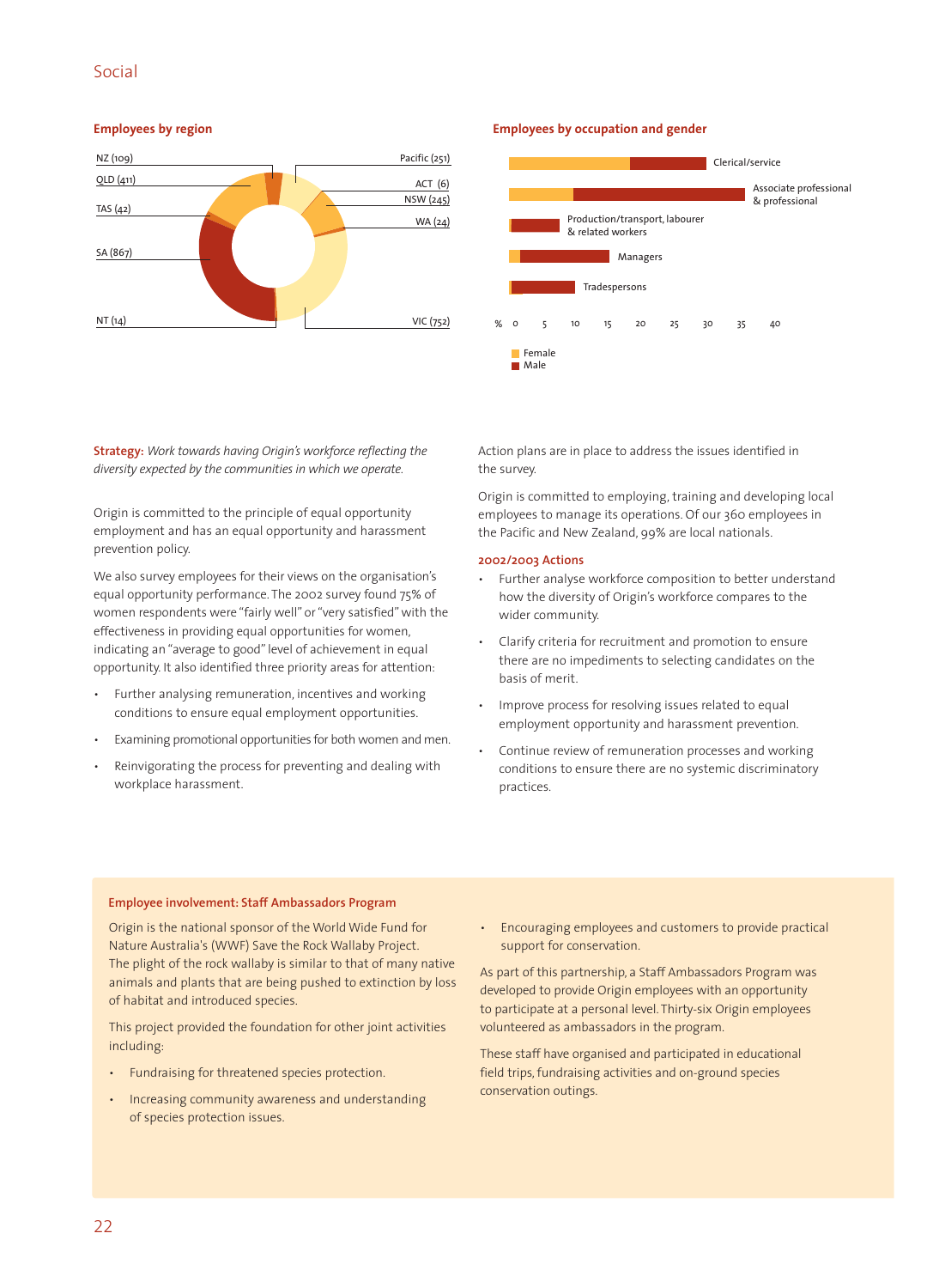### **Employee involvement: Green Office Program**

Initiated in our Melbourne CBD office in April 2001, Origin's Green Office Program has now been widely embraced by employees as a way to actively benefit the environment. While coordinated nationally by the company's HSE department, the program is mainly driven by employee initiatives at each site, promoting a strong sense of ownership.

The program has resulted in changes to purchasing policies to use more environmentally friendly paper, significant reduction in waste going to landfill and savings in energy usage and costs associated with lighting and air-conditioning.

From April 2001 to June 2002, these initiatives saved 100 tonnes of CO<sub>2</sub>, 40 trees, 99,500 litres of water and 3.2 tonnes of waste.The program is now active in over 20 offices in Victoria, South Australia, New South Wales and Queensland.

**Strategy:** *Provide access to the necessary job training and assist employees obtaining additional skills to develop their careers.*

Origin offers employees a wide range of training opportunities through the Employee Development Program. This program focuses on improving skills that enhance each employee's competence and career prospects. Courses are offered nationally through training organisations, business schools and universities.

In 2001/02, 1.15% of Origin's payroll was spent on direct training and educational assistance. This does not include employee time or other indirect costs associated with training.

### **2002/2003 Actions**

- Ensure information systems are capable of adequately capturing total investment in employee training and ensure the level of investment is appropriate.
- Continue development and implementation of HSE skills and competency measures.



**Strategy:** *Encourage and support employee participation in community-based activities that form part of the company's corporate community involvement.*

Where possible, Origin seeks to establish links between its corporate directions and employees' roles in the communities in which they live. This year we implemented the following activities:

- Green Office Program in which staff volunteers are implementing practices in several Origin offices to reduce office waste and save energy (see case study above).
- Staff Ambassadors Program in which staff are learning and contributing to environmental programs (see case study on previous page).

In the coming year, our activities will be expanded to include a matched giving program in which the fundraising efforts of employees for one-off appeals of national significance will be matched by the company on a dollar-for-dollar basis.

### **2002/2003 Action**

• Develop an employee Community Involvement Program, including matched giving.

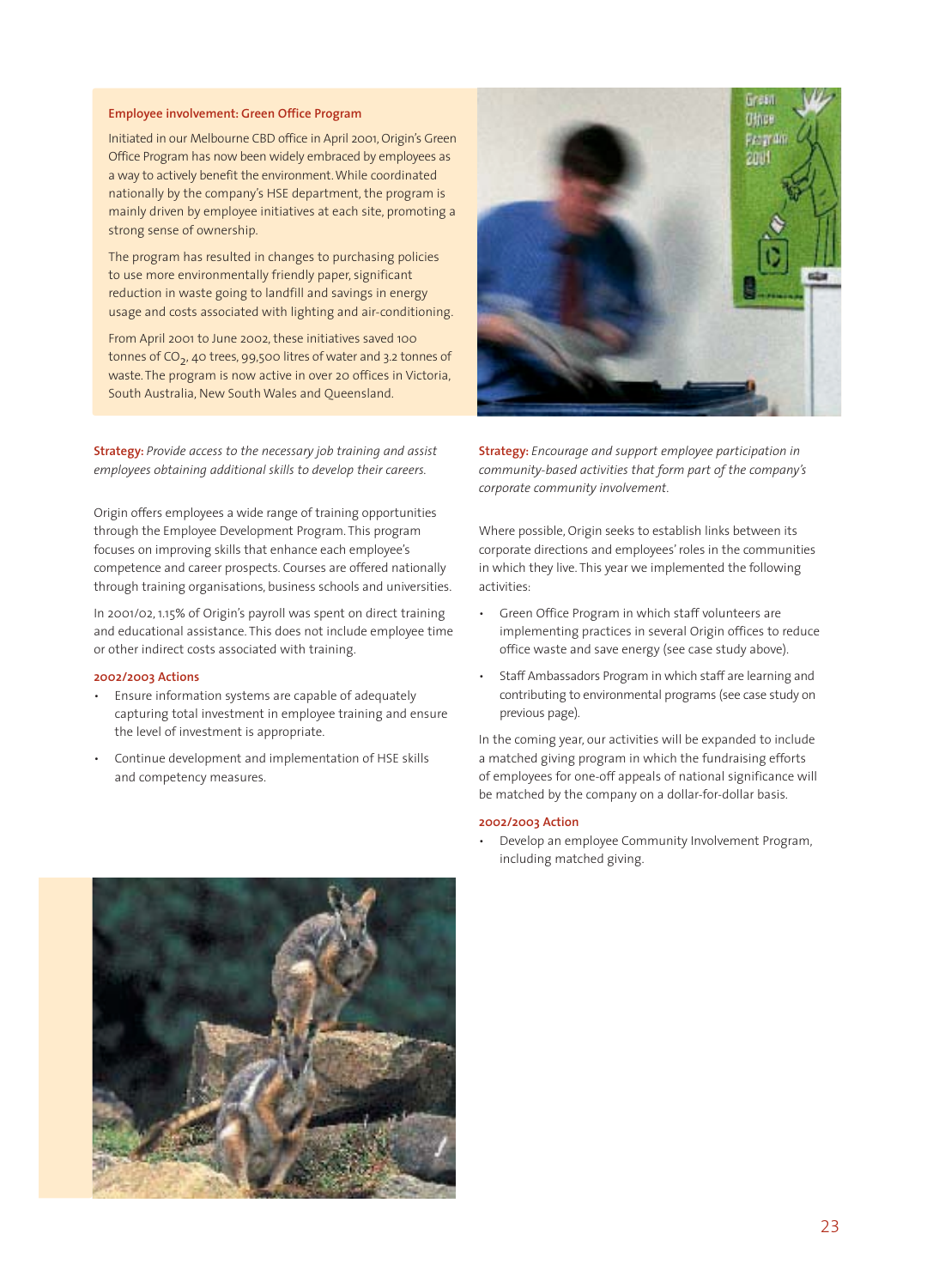### **Community investment (\$'000)**

### **Sponsorship expenditure by category**





### **Our communities**

**Objective: To maintain community support and goodwill for the company's activities.**

**Strategy:** *Maintain an open and constructive approach to gaining access to land and resources.*

**SEA Gas and BassGas** These projects require access to land to build and operate gas pipelines. Both project teams are liaising extensively with landowners and other stakeholders through regular community meetings, one-to-one consultations with affected landowners and regular newsletters and information material. Toll-free telephone numbers and websites have been established for enquiries and ongoing communication.

Access to land has been at times slower than desired and this has led to some criticism of processes and to community frustration. The target is to improve systems and processes, both internally and with government and other stakeholders.

**Coal seam gas (CSG)** Generally, CSG fields are located on land owned either freehold or leasehold by other parties who use it for agricultural or other purposes.

Before access occurs there is consultation with the affected landholder(s) covering matters such as access, compensation, level of disturbance, environmental impact and rehabilitation, and any other issues raised by the landholder/occupier. On exploration permits, access does not occur until agreement is reached.

Operations undertaken on private landholders' properties are carried out to ensure minimal impact on land surrounding the site, and landowners are compensated in full for any losses incurred.

For example, wellheads are positioned in consultation with the landowner, well sites are fenced off and surrounding areas restored after drilling operations. All access routes to Origin's assets are kept to existing tracks where possible or as otherwise agreed.

### **Cultural heritage**

The Australian landscape is dotted with places of indigenous and European cultural or historical significance. On occasions, company exploration and production activities take place near or include cultural heritage sites. Origin's aim is to identify these sites and take measures to protect all areas of cultural or historical significance within its production fields. During the year, a cultural heritage management arrangement was signed with one indigenous group in the Surat Basin.

### **Indigenous communities**

On lands where native title may exist, the company follows the appropriate legislative processes to gain access or the grant of a petroleum title. This process may include negotiating either an Indigenous Land Use Agreement (ILUA) or following the Right to Negotiate (RTN) process in line with the Native Title Act 1993. Origin is negotiating an ILUA with a claimant group for the grant of CSG exploration tenure in Queensland. Two ILUAs were set up in June as part of the BassGas Project in Victoria.

### **2002/2003 Action**

Improve the timeliness and impact of our community consultations, directly and with government, to ensure agreements with landholders and indigenous communities are reached in a timely fashion.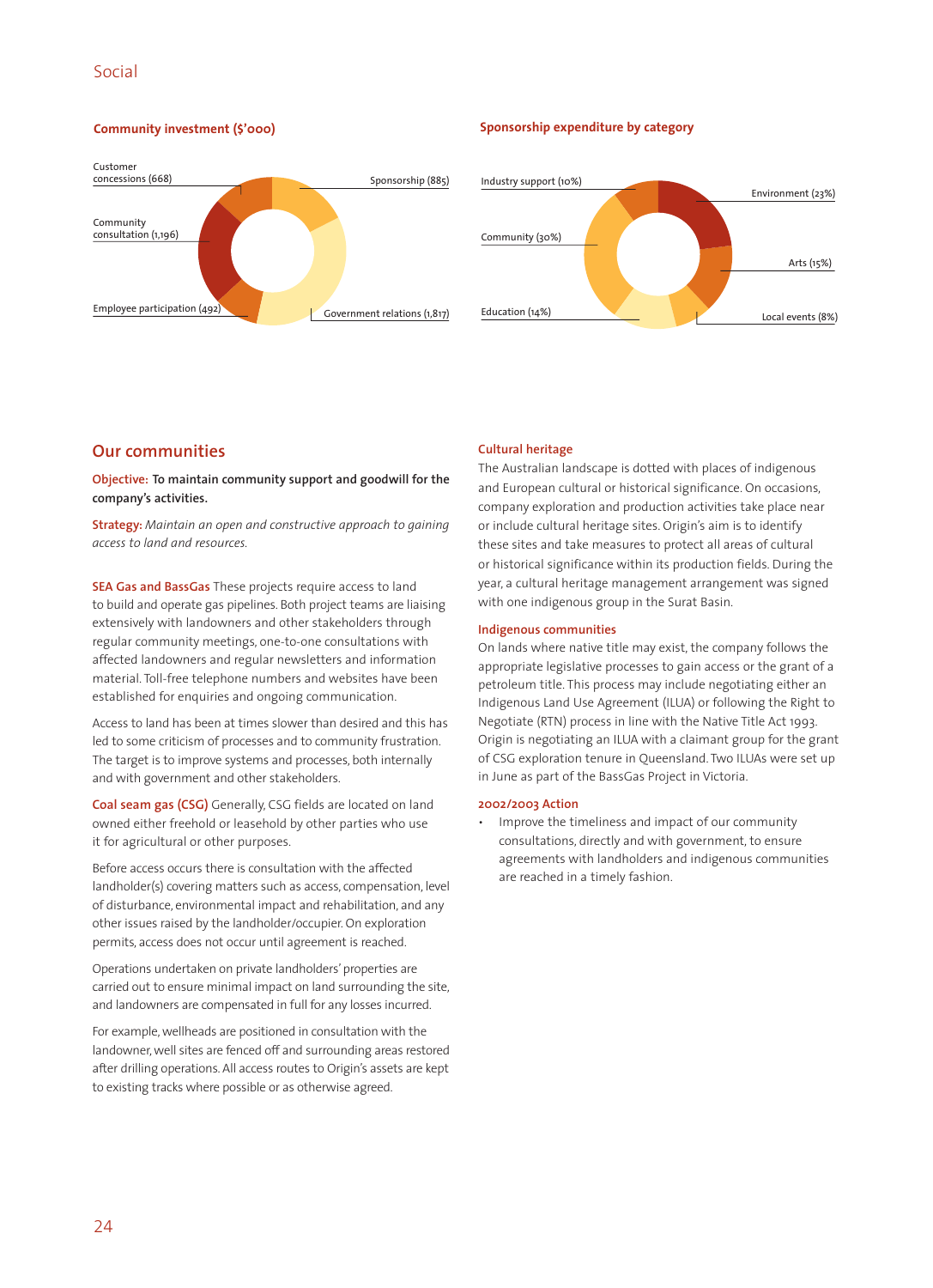

**Strategy:** *Identify and participate in public debates where we can make a relevant and meaningful contribution.*

Origin regularly participates in industry forums and works constructively with Local, State and Federal Governments in the development of policies on land access, energy industry structure, competition and environmental matters. Last year, we made more than 100 submissions and responses to government including:

- A major submission to the Council of Australian Governments Energy Market Review regarding the strategic policy direction and regulatory role of governments over the next 20 years.
- Development of the Queensland Code of Conduct for the first tranche of gas contestability.
- Review into effectiveness of retail competition in Victoria.
- Retail Price Justification for South Australia from January 2003.
- Climate Change and Energy Efficiency Consultation in New Zealand.
- Victorian Bottled LPG Government Enquiry.
- Energy Efficiency and Demand Side Opportunities for South Australia.
- Development of Marketing Codes of Practice for full retail contestability in Victoria, South Australia, New South Wales and Western Australia.

### **2002/2003 Action**

• Contribute to energy policy development that encourages investment by the private sector.

Kurt Riebe from Origin's Cavan LPG terminal in Adelaide and his daughter Esther view the exhibits in the Origin Energy Fossil Gallery at the South Australian Museum.

**Strategy:** *Maximise value of company sponsorship to recipients by focusing on activities that most leverage Origin's skills and resources.*

Sponsorships offer a practical way of developing relationships with our stakeholders. They also improve our understanding of and support for issues important to energy consumers and the communities in which we operate. We therefore seek opportunities to develop closer relationships with relevant communities and, where possible, offer employees the opportunity to become involved in these activities on a voluntary basis.

Origin's sponsor partnerships in 2001/2002 included:

- A commitment with the World Wide Fund for Nature Australia (WWF) to saving threatened rock wallaby species and exploring broader environmental issues.
- An eastern State's regional tour of the Melbourne Theatre Company's award-winning play "Life after George", written by Hannie Rayson.
- The student education programs of both the South Australian State Theatre and the Melbourne Theatre Company.
- The South Australian Museum's Origin Energy Fossil Gallery in its three-staged development of opal, ediacara and megafauna fossils.
- Supplying LPG for the 6th South Pacific Mini Games on Norfolk Island.

### **2002/2003 Actions**

- Revise Origin's sponsorship program based on the external impacts of the company's activities.
- Incorporate a community support mechanism in our Corporate Community Involvement Program.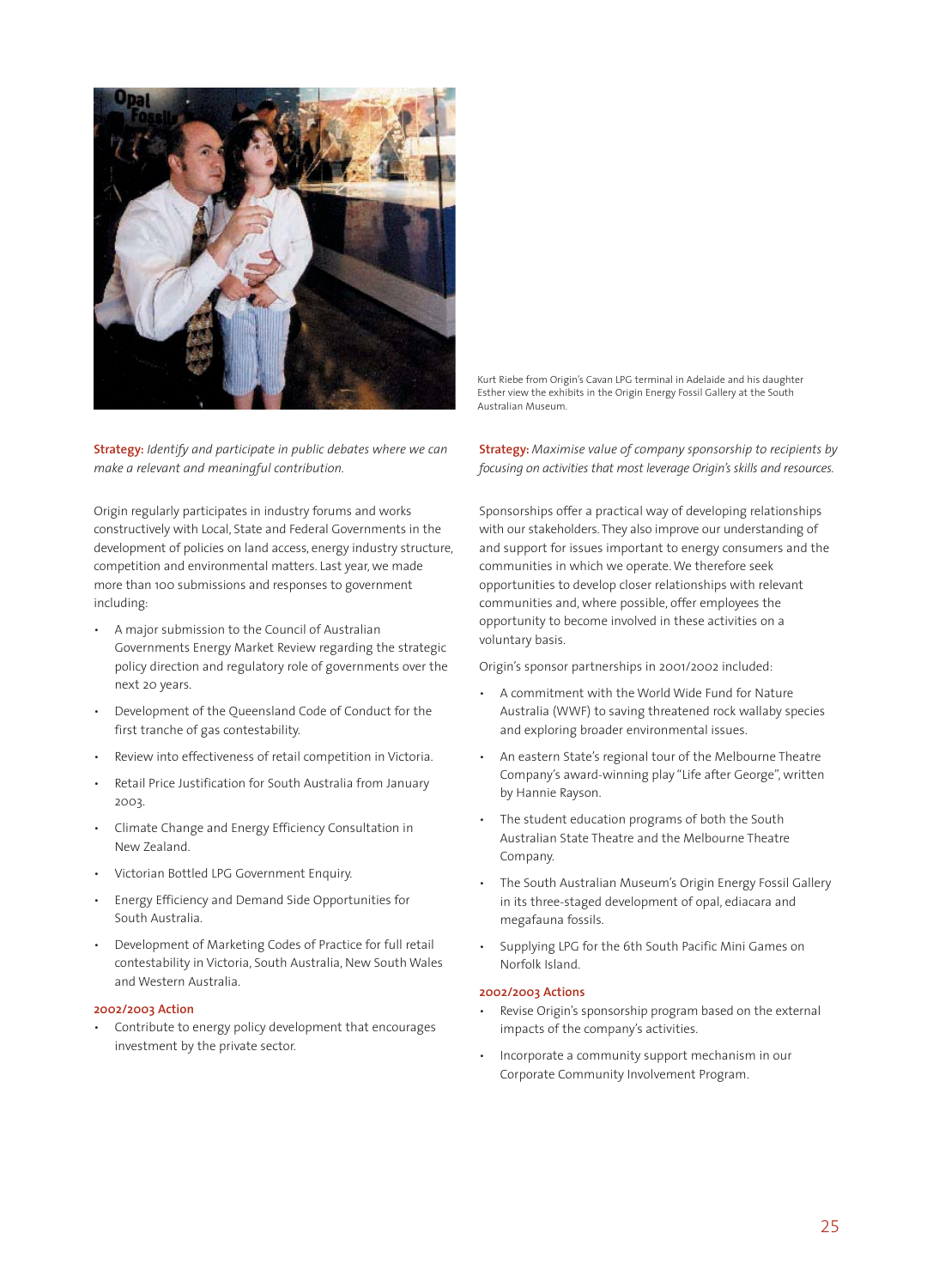### Social

**Electricity and natural gas disconnections per bill issued Payment plans (Victoria)**





Disconnection rates are falling with the introduction of more flexible payment plans and improved customer consultative processes. While natural gas disconnections are significantly higher than electricity disconnections, under a common hardship policy for all customers we expect this variance to reduce over time.

**Strategy:** *Facilitate improved access to services and support for the disadvantaged in our community so they can enjoy the comforts of energy use.*

Origin recognises that a reliable energy supply is essential to the daily lives of customers. Sometimes, customers find it difficult to pay their gas and electricity bills due to unexpected events or financial hardship. In these cases our aim is to handle each case with sensitivity and respect.

For those residential customers who have difficulty paying their bills we offer assistance through an applicable concession (where available) or instalment plans. In Victoria, we processed \$23 million of government-funded concessions to eligible households unable to pay accounts due to illness or financial hardship.

As well as evaluating and processing grants, Origin works with financial counselling services to help customers who have difficulty paying their bills. We also help customers lower their fuel bills by providing energy efficiency advice, either by telephone or the internet.

Origin will only disconnect a customer's energy supply for nonpayment as a last resort and after a thorough process of reminders and follow-ups, which go beyond our regulatory obligations.

### **Hardship policy**

To facilitate improved access to services for the financially disadvantaged in the communities it serves, Origin is introducing a hardship policy. In August 2002, Origin began a trial of the policy in the electricity retail business. The policy seeks to assist customers in genuine financial hardship and to help the company sensitively address the needs of these customers.

The aim of the hardship policy is to:

- Detect genuine hardship and identify customers who cannot pay as early as possible in the billing process so we can tailor a solution before a debt becomes unmanageable.
- Work with key community and external stakeholders to assist customers during their period of hardship.

#### **2002/2003 Actions**

- Fully implement a hardship policy in the retail business by June 2003, incorporating LPG by December 2003.
- Work with government to improve or provide safety net arrangements for customers with an inability to pay for energy.

### **Community and customer safety: Promoting safer home energy use**

The Home Safety section on our website features Australia's first interactive safety assessment tool. Internet users can access the site at no charge and generate a tailored report that lists any potential risk to safety arising from the gas and electricity appliances and systems in their homes.Tips on how to use energy safely in the home complement the interactive assessment.

Three Melbourne mothers trialled the Home Safety section before it was launched to the community. They were asked to complete the home safety assessment and generate a report for their home.

The trial showed that regardless of the age of the home, there were potential risks to safety, relating mainly to how gas and electricity was used rather than problems with faulty appliances or systems.

The Home Safety section was developed in close cooperation with three leading Victorian safety authorities: the Melbourne Metropolitan Fire Brigade, the Office of Gas Safety and the Office of the Chief Electrical Inspector.

In October 2002, the Origin Energy Home Safety Program won the Victorian Fire Awareness Community Service Award (FACSA) in the business category. The FACSAs are held annually to recognise excellence in raising community awareness about fire prevention.

Marathon swimmer and safety ambassador, Tammy van Wisse, and Melbourne Metropolitan Fire Brigade Director of Community Safety, David Nicholson, both pictured right, use the Origin Energy Home Safety website to identify potential gas and electrical risks around the home.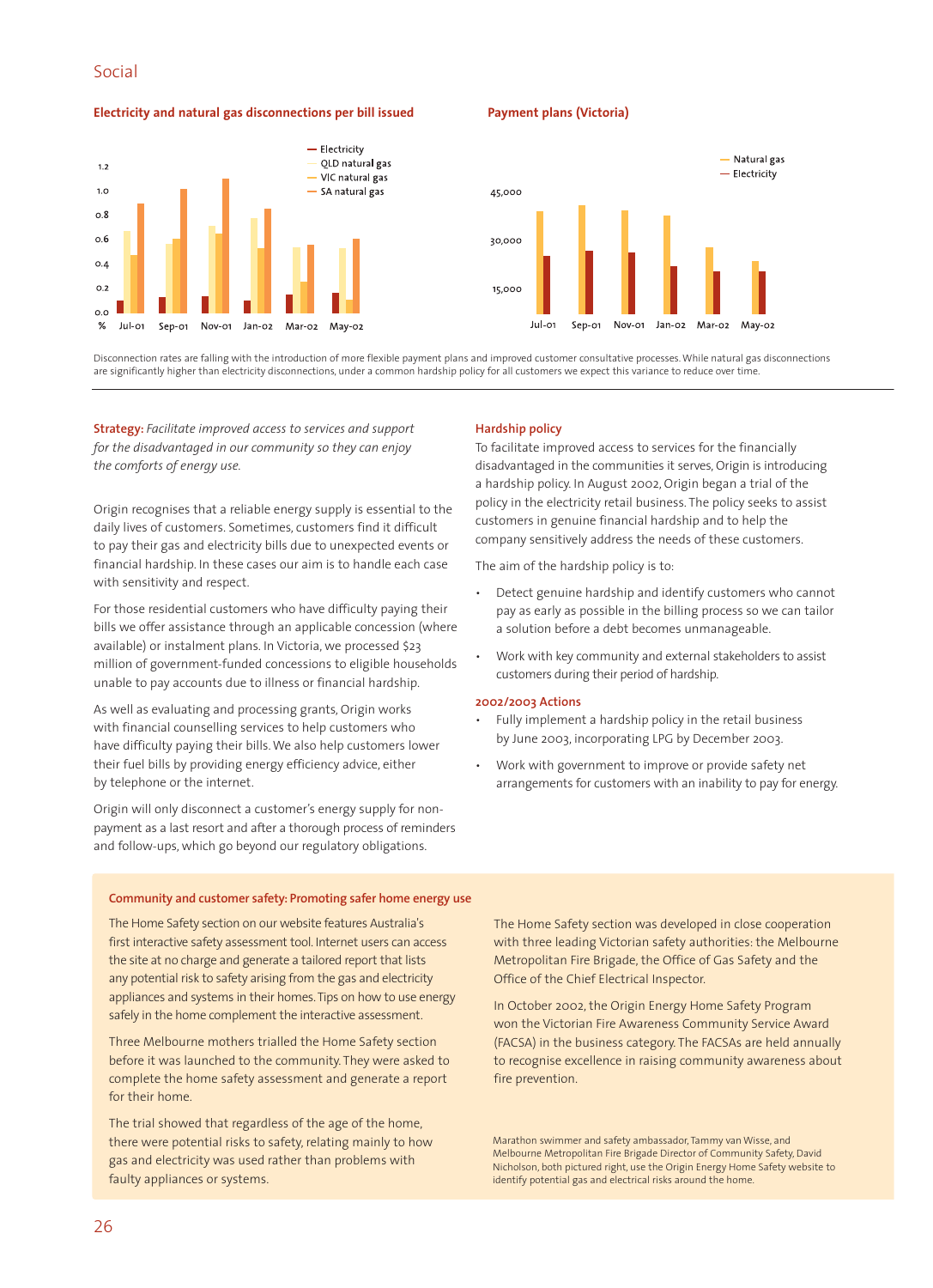### **Lost Time Injury Frequency Rate**



Origin's key indicator of employee health and safety is the Lost Time Injury Frequency Rate (LTIFR), which improved from 4.9 in 2001 to 3.6 in 2002.

### **Health and safety**

**Objective: To eliminate or manage hazards and practices in our business that could cause accident, injury or illness to people, damage to property or unacceptable impacts on the environment.**

**Strategy:** *Continuously improve the Health, Safety and Environment Management System.*

### **Employee safety**

Through our Health, Safety and Environment (HSE) Management System, Origin identifies and eliminates or controls risks to employees and the community. In addition, we ensure people appointed to manage these risks have the necessary skills to fulfil their responsibilities.

This approach has created greater awareness of HSE issues and prompted a significant cultural shift towards line management ownership of HSE responsibilities. Origin's operations involve over 250 sites and activities. To date, existing plans have been reviewed on 40% of sites and detailed plans developed, with remaining plans to be upgraded in the current year. The process has also involved significant skilling of Origin's workforce with over 28,000 hours of training involving 1,400 employees and contractors last year.



The key indicator of health and safety outcomes is the Lost Time Injury Frequency Rate (LTIFR), the number of incidents that resulted in injuries sufficiently severe to lead to losing time from work per million hours worked. This measure is recorded and reported monthly, together with the severity and impact of injuries. Origin's LTIFR improved from 4.9 in 2001 to 3.6 in 2002.

### **Community and customer safety**

Origin either owns or manages infrastructure ranging from gas pipelines, electricity generation plants, LPG distribution terminals and retail outlets to oil and gas exploration and production facilities. Procedures for the safe operation of these assets and the safety of staff and the community are detailed and managed in accordance with the company's HSE Management System.

Last year, four claims were received for trips or falls on or around an area where Origin had undertaken repairs to the gas network. Three of the four claims have been resolved.

Origin has a commitment to encourage its customers to handle its products safely, in line with the company's HSE commitments and government regulations. All LPG supply and storage facilities carry appropriate safety warnings and instructions for the safe decanting of LPG. Consumer advice on the safe handling of electricity, natural gas and LPG, and first aid procedures is provided on Origin's website. Brochures on the safe handling and decanting of LPG are available at all LPG distribution points. A national 24 hour/7 day a week contact centre provides advice on the safe installation of gas appliances and, if necessary, responds to emergency situations.

### **2002/2003 Actions**

- Complete review of HSE management plans for all sites and activities.
- Shift the focus of incident reporting to the Total Reportable Case Frequency Rate so that it becomes our prime safety indicator.
- Achieve an LTIFR target of 2.5.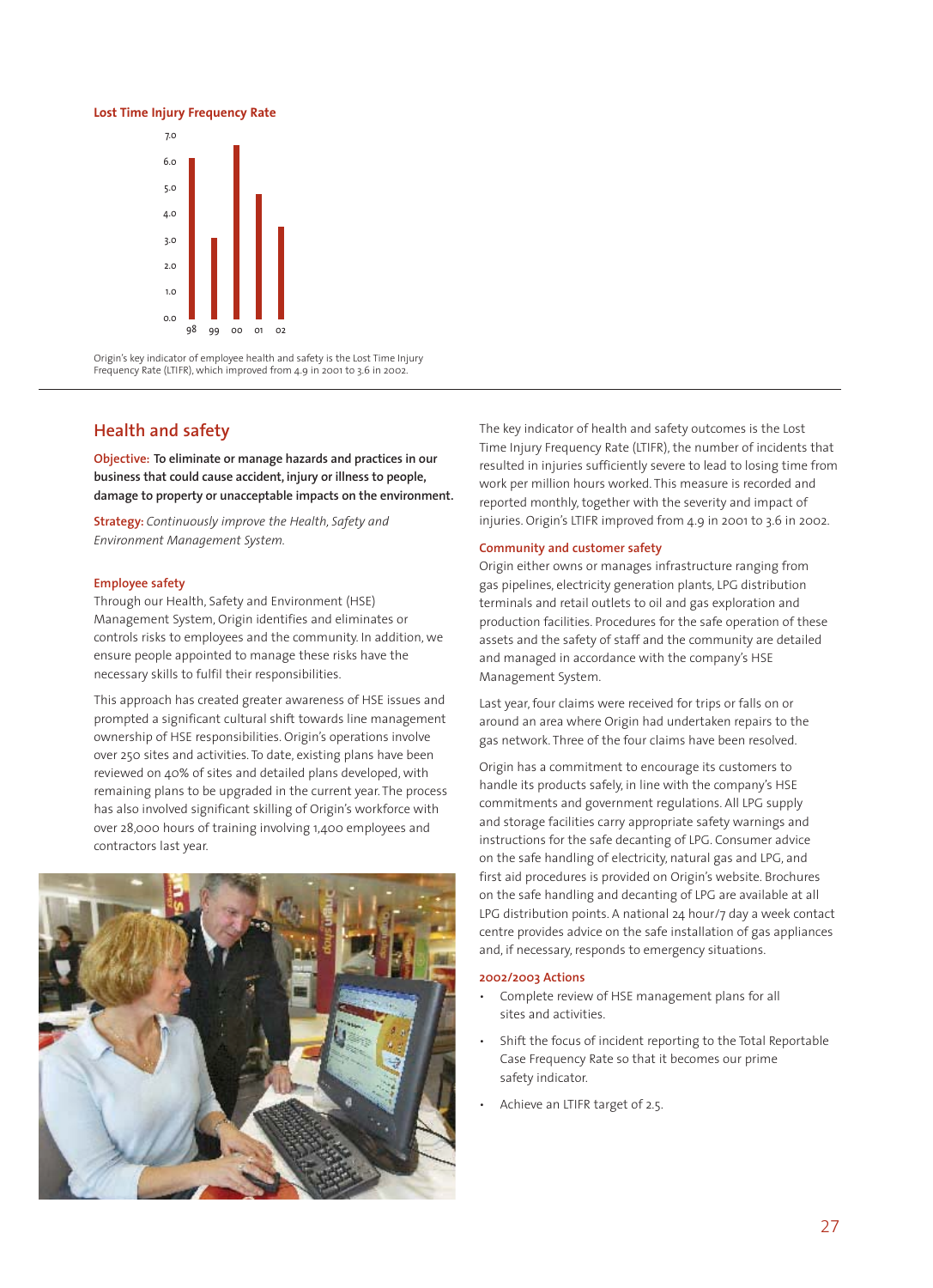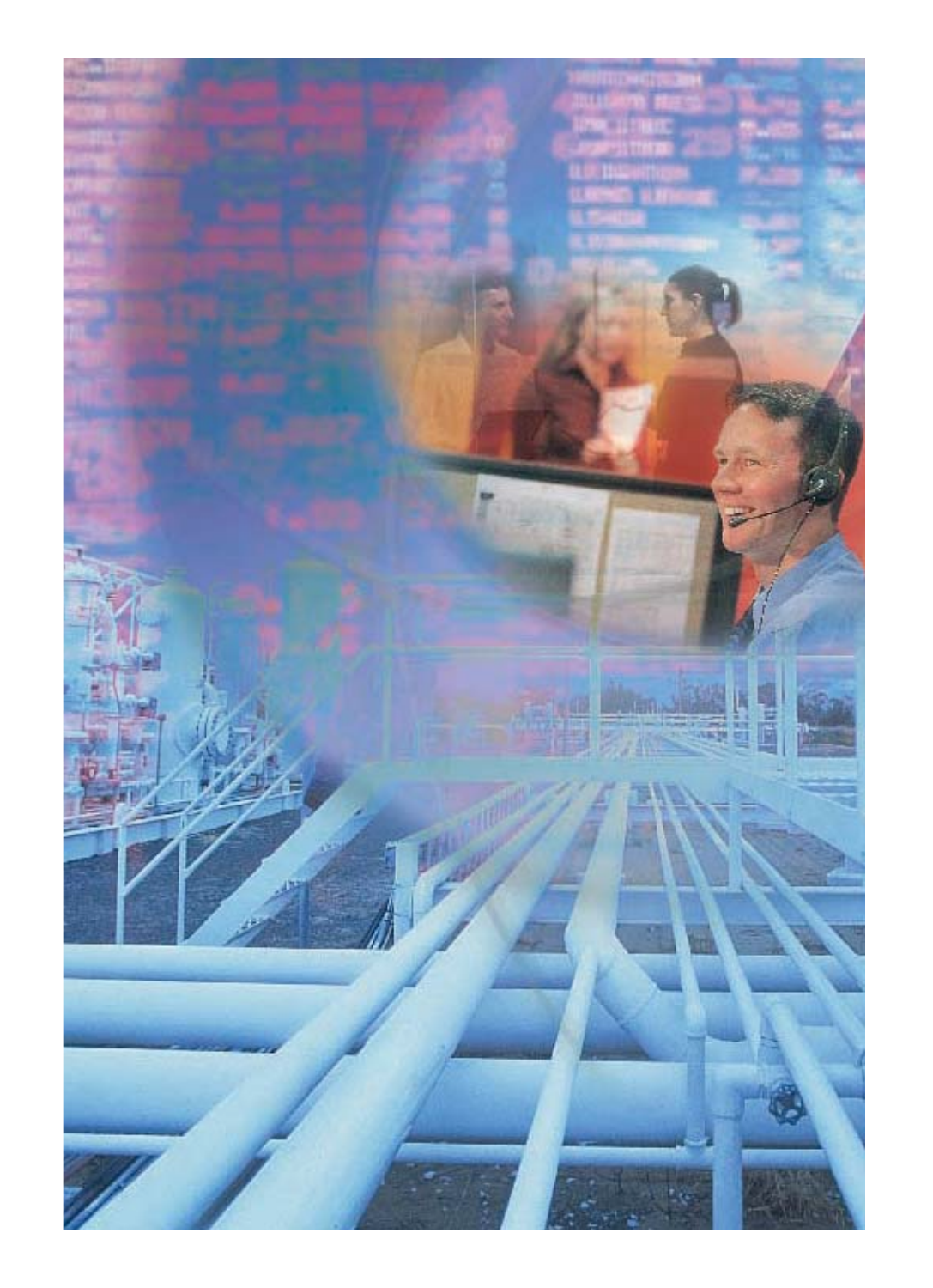Origin Energy's activities have economic impacts on our shareholders, employees and the communities in which we operate. Our continued success relies on meeting the needs of these key stakeholders.

# Economic

Origin works to satisfy the needs of our many customers, bringing them energy to support their lifestyles and to run their businesses. This activity creates value for our economic stakeholders. Origin has four main economic stakeholder groups:

- Capital providers including shareholders and lenders.
- Employees.
- Government.
- Local communities.

Origin's total contribution to its economic stakeholders was \$447 million in 2001/02.

### **Objective: To provide sustainable returns to Origin's key economic stakeholders.**

**Strategy:** *Provide shareholder returns in the top third of comparable companies.*

Last year, \$34 million was paid to shareholders as dividends. \$99 million was retained in the business to fund growth and further wealth creation for the benefit of all current and future stakeholders.

To date, Origin has demonstrated its ability to provide returns significantly above those of most comparable companies. From March 2000 to September 2002, Origin achieved an annualised Total Shareholder Return (TSR) of over 50% and was among the best performers in the top 100 companies on the Australian Stock Exchange on this measure.

While the TSR measure is the ultimate measure of the company's performance, it is subject to significant short-term influences that are beyond the ability of the company to manage. These include global economic shocks, market downturns and changes in investor sentiment.

Origin therefore uses an internal proxy for TSR, the OCAT Ratio (Operating Cash Flow After Tax divided by Funds Employed). This captures the cash flow generated by the business and relates it to the capital employed by the business. Studies undertaken at the time of the demerger from Boral indicated that to achieve the goal of a top third ranking in TSR of comparable companies, the company would have to deliver an OCAT Ratio in excess of 9.7% per annum. Our OCAT Ratio at June 2002 was 13.7%, well in excess of our target.

More information on the company's financial performance is documented in Origin's Annual Reports.

### **2002/2003 Action**

• Achieve an Operating Cash Flow After Tax Ratio in excess of 9.7%

**Strategy:** *Ensure the reward and remuneration levels for employees are consistent with the market, and will attract the quality of employees required for the business to meet its objectives.*

Last year, we paid \$157 million in wages and salaries to more than 2,700 people employed by Origin and its subsidiary, Oil Company of Australia.

To ensure remuneration paid to employees is market based, Origin regularly participates in external surveys and market sector analysis of its remuneration practices. The results of these surveys indicate that Origin's remuneration practices are generally in line with the market.

Initiatives were implemented during the year to address the degree of equity between grade levels in terms of employee benefits, leave benefits and access to salary sacrifice arrangements.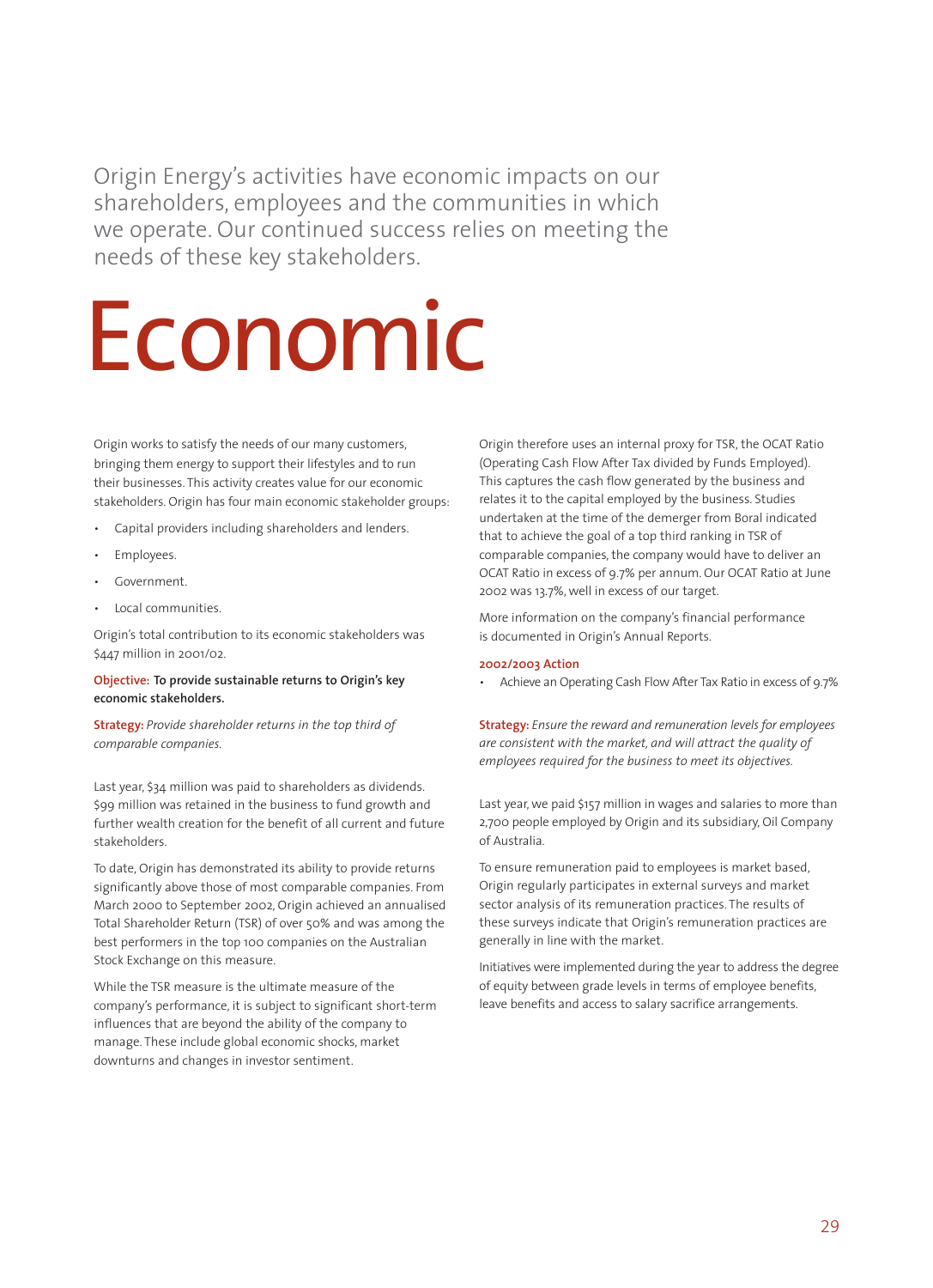### Economic

### **Operating Cash Flow After Tax Ratio**



To align employee and shareholder objectives, the Board of Directors approved the creation of the Employee Share Plan in May 2001. More than 99% of Australian and overseas employees elected to participate in the plan with a small number declining for personal reasons.

Under the plan, qualifying employees are eligible to receive up to \$1,000 worth of Origin shares – provided the company meets defined financial and safety improvement targets for the year. As these targets were achieved for the 2001/02 year, eligible employees received their share allocation.

### **2002/2003 Actions**

- Continue operation of the company-wide remuneration benchmark process.
- Continue to monitor employee turnover and analyse the degree to which it may be affected by remuneration practices.

**Strategy:** *Ensure that all payment obligations to government are identified and reported.*

Governments play a vital role in providing an environment in which companies such as Origin can provide services to customers and economic returns to stakeholders. From the wealth created by Origin, governments take a legitimate share, directly through royalties on oil and gas production, sales taxes and taxes on profits, and indirectly by taxing employee incomes.

| <b>Gross value added</b>                            | 2002<br>\$'000                          | <b>Value distribution</b>                                                                                          |
|-----------------------------------------------------|-----------------------------------------|--------------------------------------------------------------------------------------------------------------------|
| Exploration & production                            | 286,968                                 | Wages & salaries                                                                                                   |
| Retail<br>Generation<br><b>Networks</b><br>Other    | 1,938,942<br>63,176<br>137,419<br>8,969 | Income tax expense<br>Royalties paid to government<br>Other government charges<br>Taxes & other government charges |
| Total revenue (excl interest)                       | 2,435,474                               | Net interest                                                                                                       |
| Payment to suppliers<br>Depreciation & amortisation | 1,814,357<br>173,926                    | Dividends paid to shareholders<br>Retained profit                                                                  |
| <b>Gross value added</b>                            | 447,191                                 | <b>Capital providers</b>                                                                                           |
|                                                     |                                         | Community investment                                                                                               |

### **Distribution of gross value added**



In 2001/02, Origin distributed \$108 million in taxes and charges, including:

- \$54 million in taxes;
- \$20 million as royalties; and
- \$33 million in government charges.

Of the government charges, \$29 million was paid in agency fees to the Victorian Government. Origin sold natural gas under an agency agreement with the Victorian Government, in which the government retained a significant proportion of the gross profit. This agreement ceased in October 2002.

### **2002/2003 Action**

• Identify and report on payments (royalties, taxes, fees and charges) to all levels of government.

**Strategy:** *Identify appropriate levels of investment in community activities.*

Details of Origin's community investment and activities can be found on page 24.

### **2002/2003 Action**

Identify and report on our investment in community-based activities.

| Value distribution               | 2002<br>\$'000 | $\%$ |
|----------------------------------|----------------|------|
| Wages & salaries                 | 157,495        | 35   |
| Income tax expense               | 54,280         | 12   |
| Royalties paid to government     | 20,462         | 5    |
| Other government charges         | 33,493         | 7    |
| Taxes & other government charges | 108,235        | 24   |
| Net interest                     | 42,804         | 10   |
| Dividends paid to shareholders   | 34,203         | 8    |
| Retained profit                  | 99,397         | 22   |
| Capital providers                | 176,404        | 40   |
| <b>Community investment</b>      | 5,057          | 1    |
| Value distribution               | 447,191        | 100  |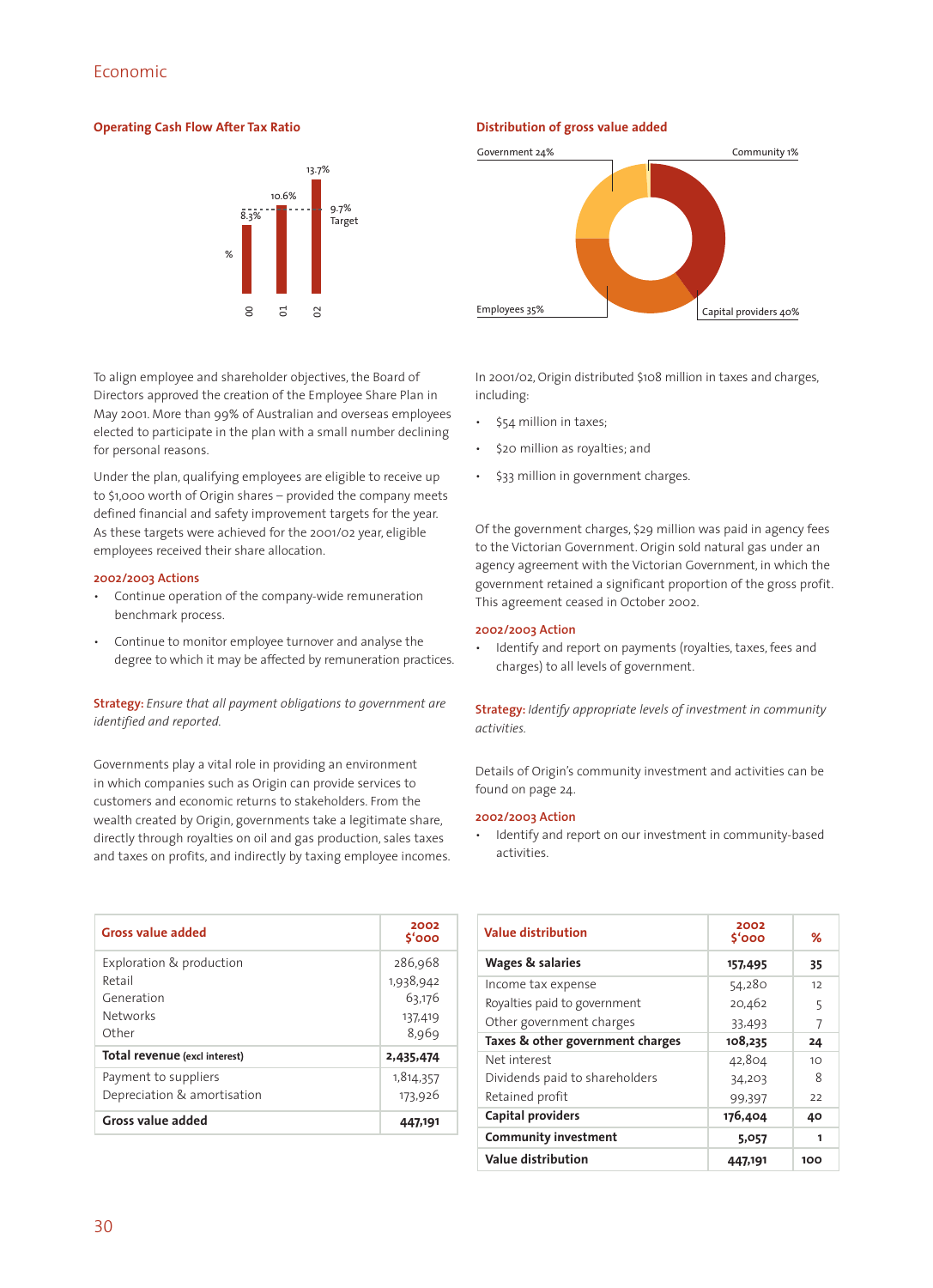## Glossary of terms

**Biodiversity** Biological diversity (biodiversity) is the term that describes the richness and variety of all living things in the world.

**Carbon dioxide (CO<sub>2</sub>)** A greenhouse gas that can be produced as a by-product of oil and gas production, burning fossil fuels and biomass.

CO<sub>2</sub>e Carbon dioxide equivalent (Global warming potential).

**Coal seam gas (CSG)** Natural gas contained within coal seams.

**Cogeneration** The production of two or more forms of energy from one fuel source. In general, cogeneration plants operated by Origin produce steam and electricity from natural gas.

**Demerger** The separation of Boral 's energy business and building and construction materials business into two separately listed companies now trading as Origin Energy Limited and Boral Limited respectively.

**EBITDA** Earnings before interest, tax, depreciation and amortisation.

### **Electricity measures**

- **Watt (w)** A measure of power present when a current of one ampere flows under the pressure of one volt.
- **Kilowatt (kW)** One kW = 1,000 watt.
- **Megawatt (MW)** One MW = 1,000 kW or one million watts.
- **Kilowatt hour (KWh)** A standard unit of electrical energy that represents the consumption of one kilowatt of electricity for one hour.
- **Megawatt hour (MWh)** One MWh = consumption of one megawatt of electricity for one hour.
- **Gigawatt hour (GWh)** One GWh = 1,000 megawatt hours or one million kilowatt hours.

**EPA** Environment Protection Authority, or equivalent State authority.

**Full Retail Contestability (FRC)** Where homes and businesses are able to choose their own energy supplier.

### **Gas measures**

- **Joule** A joule is the primary measure of energy in the metric system.
- **Gigajoule (GJ)** A gigajoule is equal to one billion joules. An average household in Victoria consumes approximately 55 GJ per annum.
- **Terajoule (TJ)** A terajoule is equal to 1,000 gigajoules.
- Petajoule (PJ) A petajoule is equal to one million gigajoules.
- Petajoules equivalent (PJe) The measurement used in this report to represent the equivalent energy in different products so the amount of energy contained in these products can be compared on an equal basis.

The factors used by Origin to convert to PJe are: One million barrels crude oil = 5.83 PJe One million barrels condensate = 5.41 PJe One million tonnes LPG = 49.3 PJe One TWh of electricity = 3.6 PJe.

**GHG** Greenhouse gas.

**Global warming potential (GWP)** Greenhouse impact relative to carbon dioxide.

**Greenfields exploration** An area in which Origin holds exploration rights, but does not have a substantial producing interest.

**HSE** Health, safety and environment.

**LTI** Lost Time Injury.

**LTIFR** Lost Time Injury Frequency Rate. Calculated as LTIs per million hours worked.

**LPG** Liquefied Petroleum Gas.

**NEM** National Electricity Market.

**NOx** Oxides of nitrogen.

**OCA** Oil Company of Australia Limited.

### **Operating Cash Flow After Tax Ratio (OCAT Ratio)**

OCAT Ratio = EBITDA less change in working capital less stay in business capital less tax divided by funds employed.

**Origin** Origin Energy Limited and its controlled entities.

**Photovoltaic (PV)** Photovoltaic cells convert sunlight directly into electricity.

**Probable reserves (2P)** Probable reserves are those reserves which analysis of geologic and/or engineering data suggests are more likely than not to be recoverable. There is at least a 50% probability that reserves recovered will exceed probable reserves.

**RCMS** Regulatory Compliance Management System.

**Seismic survey** A geophysical survey used to gain an understanding of rock formations beneath the earth's surface.

**SOx** Oxides of sulphur.

**Stakeholders** Refers to our employees, shareholders, customers and communities.

**The company** Origin Energy Limited and its controlled entities.

**Total Shareholder Return (TSR)** TSR represents the annualised return to shareholders. This is determined by taking into account the appreciation in stock price, returns to shareholders in the form of dividends and other disbursements, and the effect of movements in issued capital.

**Upstream** Part of Origin's business that is involved in the exploration and production of hydrocarbon liquids and gases.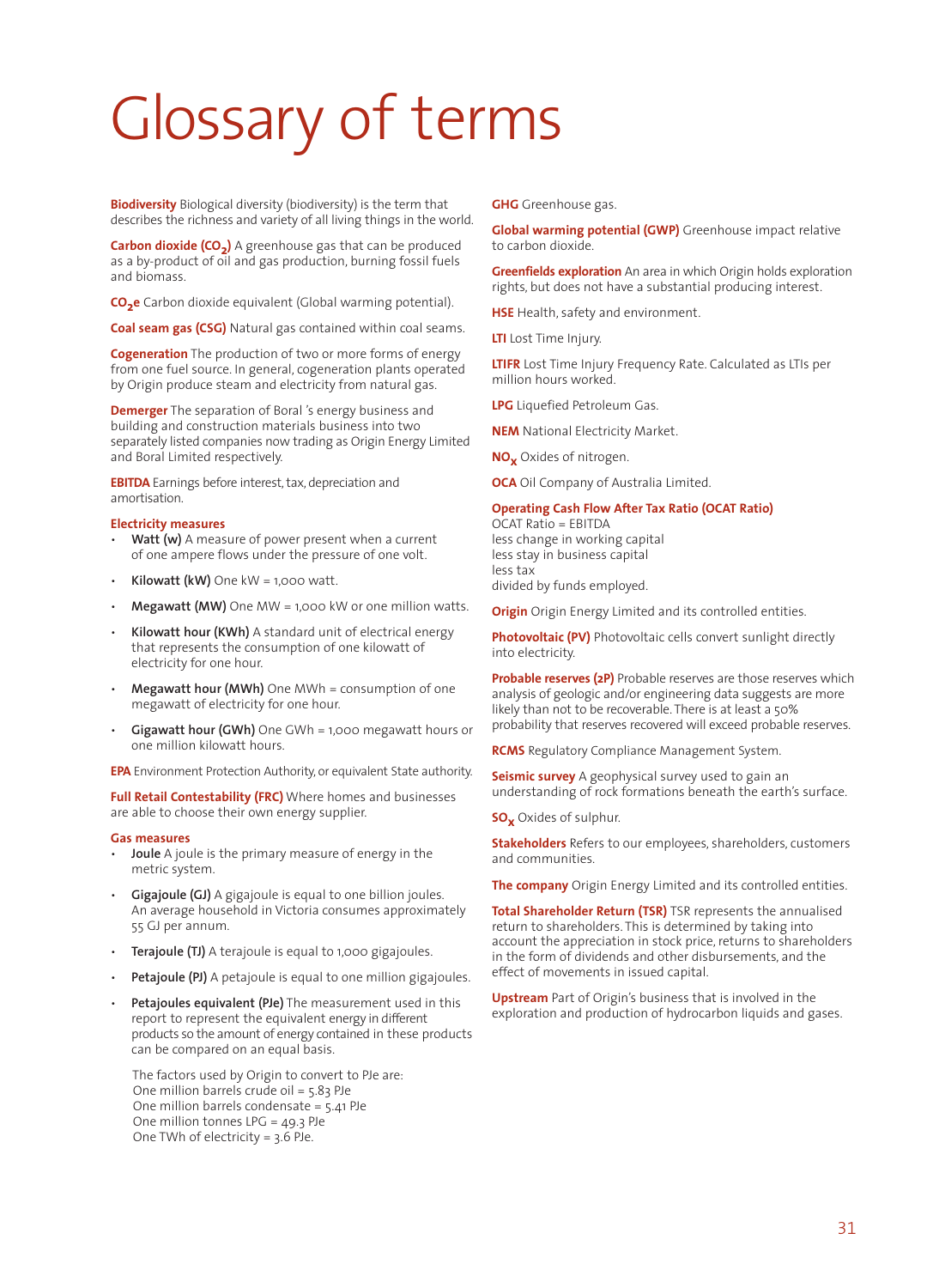## Sustainability Report 2002 Response card



To continually improve its Sustainability Report, Origin welcomes and encourages your feedback. Responses will be treated as confidential. Please complete the form below then detach from this report; fold, seal and post at your nearest Australia Post Office box. Please note that no stamp or envelope is required if posted in Australia.

### **1. How did you rate Origin's Sustainability Report overall? (please tick)**

| $\Box$ Poor                 |                                  |             | $\Box$ Fair                      |             | $\Box$ Good        | Very good                                                                            | $\Box$ Excellent |  |
|-----------------------------|----------------------------------|-------------|----------------------------------|-------------|--------------------|--------------------------------------------------------------------------------------|------------------|--|
|                             |                                  |             |                                  |             |                    | 2. Please rate (circle) the report on the below criteria ( $1 = low, 5 = high$ )     |                  |  |
| $\mathbf 1$<br>$\mathbf{1}$ | $\overline{2}$<br>$\overline{2}$ | 3<br>3<br>3 | 4<br>4<br>$\overline{4}$         | 5<br>5<br>5 | Clarity of content | Content - addressed key areas of sustainability<br>Transparency of addressing issues |                  |  |
| $\mathbf 1$<br>$\mathbf 1$  | $\overline{2}$                   | 3<br>3      | $\overline{4}$<br>$\overline{4}$ | 5<br>5      | Readability        | Appearance and design                                                                |                  |  |
|                             | $\mathcal{P}$                    | 3           | 4                                | 5           |                    | Informative, interesting reading                                                     |                  |  |
|                             |                                  |             |                                  |             |                    | 3. What areas of the report did you find of most interest?                           |                  |  |
|                             |                                  |             |                                  |             |                    |                                                                                      |                  |  |

### **4. In what areas would you like to see additional information provided?**

|                                                                                                                                   | 5. How would you rate Origin on its sustainability performance? (please tick)                                                           |  |                                              |
|-----------------------------------------------------------------------------------------------------------------------------------|-----------------------------------------------------------------------------------------------------------------------------------------|--|----------------------------------------------|
| $\Box$ Worse than most companies $\Box$ Below average $\Box$ Average                                                              |                                                                                                                                         |  | $\Box$ Above average $\Box$ Better than most |
| 6. Any further comments?                                                                                                          |                                                                                                                                         |  |                                              |
| Please tick the appropriate boxes that apply to you:                                                                              |                                                                                                                                         |  |                                              |
| $\Box$ Business professional<br>$\Box$ Government official<br>$\Box$ Origin employee<br>$\Box$ Origin shareholder<br>$\Box$ Other | □ Environmental Non-Government Organisation<br>$\Box$ Social Non-Government Organisation<br>$\Box$ Interested citizen<br>$\Box$ Student |  |                                              |
|                                                                                                                                   |                                                                                                                                         |  |                                              |
|                                                                                                                                   |                                                                                                                                         |  |                                              |

 $\Box$  No, I do not wish to receive Origin Energy's Sustainability Report in the future.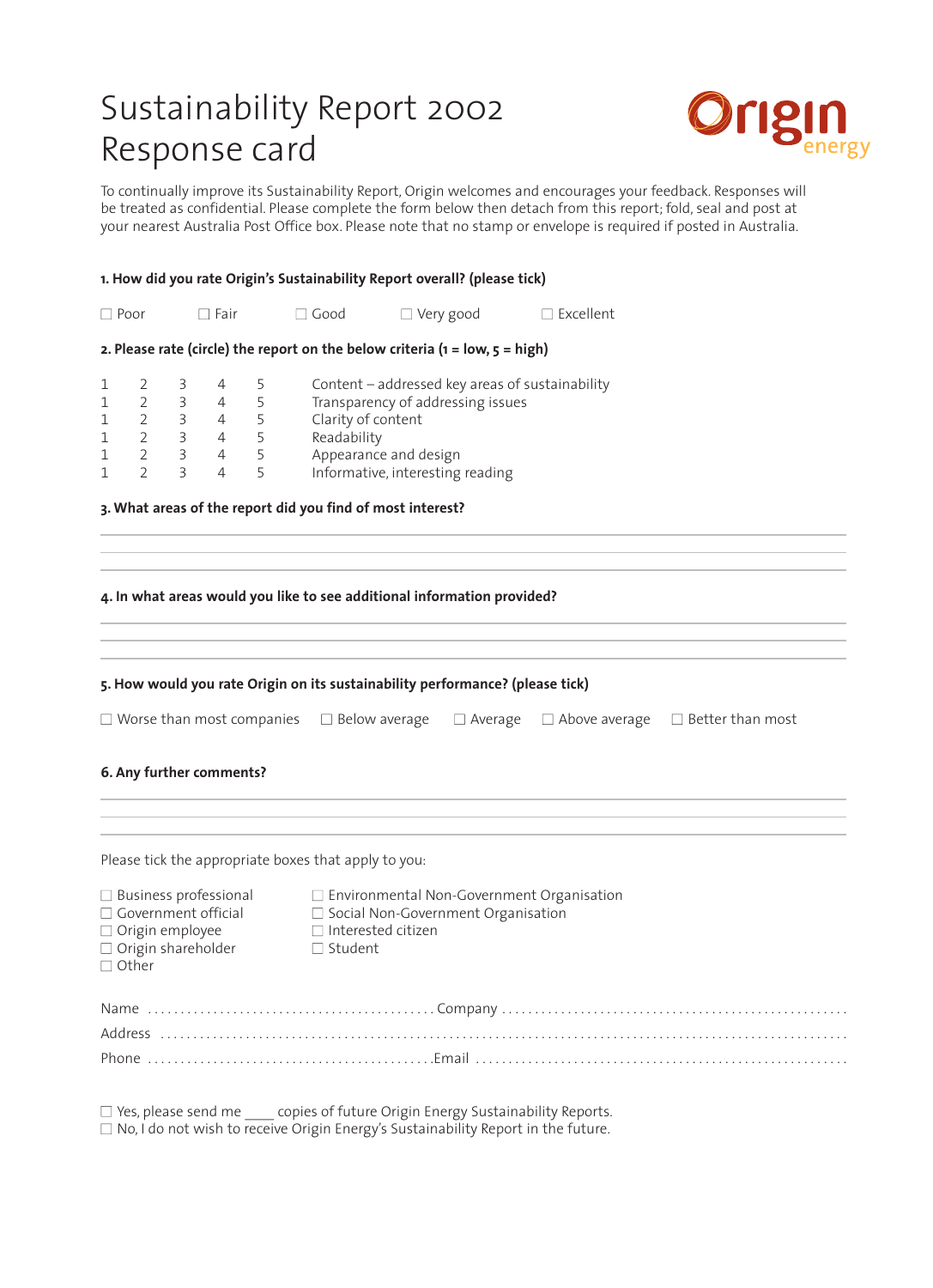Fold here

 $\frac{1}{2} \frac{1}{2} \frac{1}{2} \frac{1}{2} \frac{1}{2} \frac{1}{2} \frac{1}{2} \frac{1}{2} \frac{1}{2} \frac{1}{2} \frac{1}{2} \frac{1}{2} \frac{1}{2} \frac{1}{2} \frac{1}{2} \frac{1}{2} \frac{1}{2} \frac{1}{2} \frac{1}{2} \frac{1}{2} \frac{1}{2} \frac{1}{2} \frac{1}{2} \frac{1}{2} \frac{1}{2} \frac{1}{2} \frac{1}{2} \frac{1}{2} \frac{1}{2} \frac{1}{2} \frac{1}{2} \frac{$ 

**Delivery Address:** GPO Box 186 MELBOURNE VIC 8060

--------------------

No stamp required<br>if posted in Australia

------------------



### <u>եկլունիկնակիկատարկեկին</u>

**Corporate Communications Manager Public & Government Affairs Origin Energy** Reply Paid 186 MELBOURNE VIC 8060

Fold here

--------------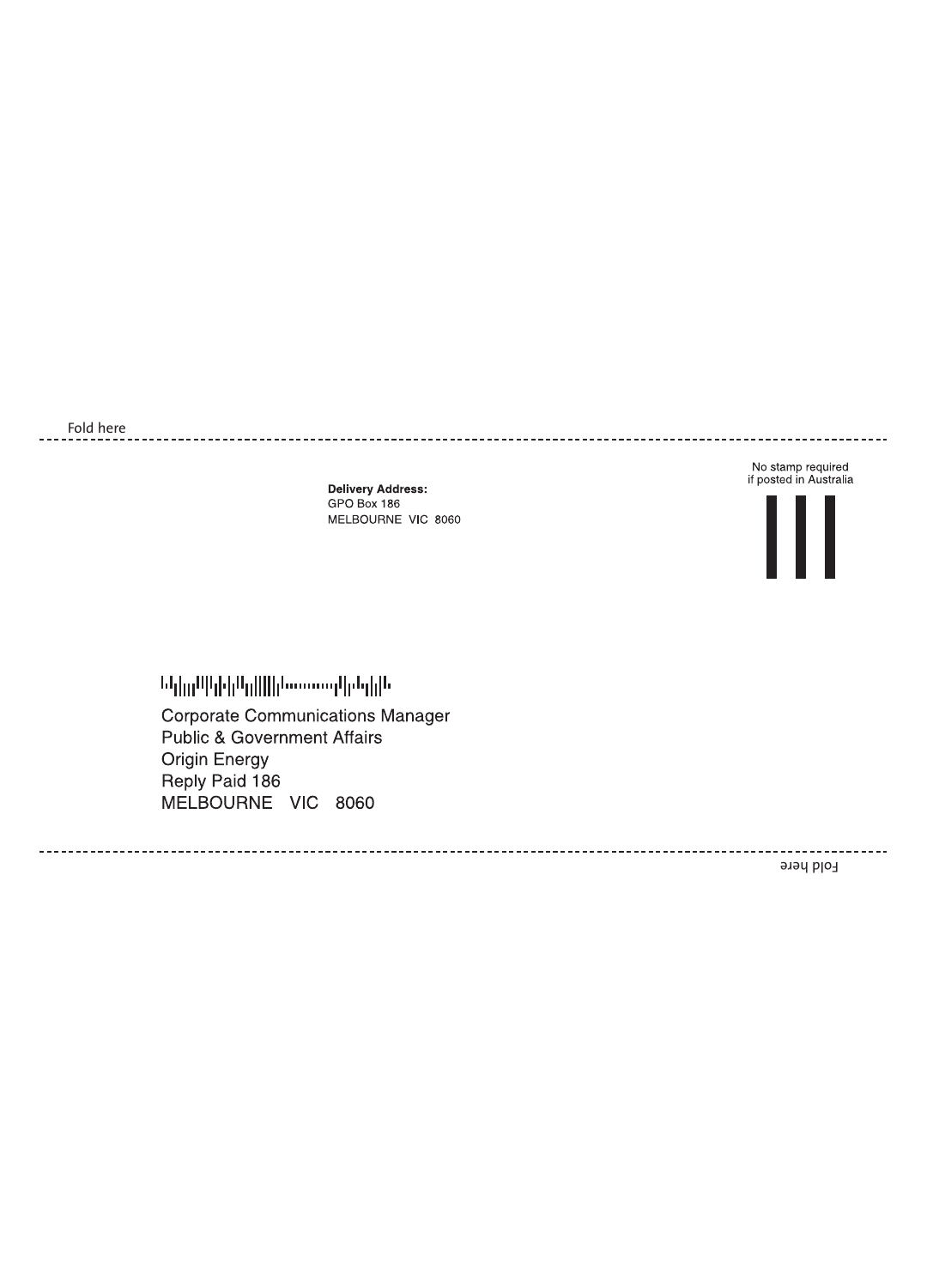## Data and sources

| <b>Environmental licences</b>                                                                                                                                                                                                                                                                                                                                                                                                                                                                                                            | Total                               |
|------------------------------------------------------------------------------------------------------------------------------------------------------------------------------------------------------------------------------------------------------------------------------------------------------------------------------------------------------------------------------------------------------------------------------------------------------------------------------------------------------------------------------------------|-------------------------------------|
| <b>New South Wales</b><br>Environment Protection Authority - Road Tanker Drivers Dangerous Goods Licences<br>Environment Protection Authority - Pollution Control Licence                                                                                                                                                                                                                                                                                                                                                                | 10<br>$\mathbf{1}$                  |
| <b>Northern Territory</b><br>Department of Administrative and Information Services - Dangerous Goods Licence<br>Department of Industries and Business - Dangerous Goods Licence<br>Environment Protection Authority - Road Tanker Drivers Dangerous Goods Licence                                                                                                                                                                                                                                                                        | -1<br>-1<br>$\mathbf{1}$            |
| Queensland<br>Cairns City Council - Trade Waste Discharge Permits<br>Department of Natural Resources and Mines - Environmental<br>Environmental Protection Agency - Dangerous Goods Licence<br>Environmental Protection Agency - Operating Licences<br>Environmental Protection Agency - Road Tanker Drivers Dangerous Goods Licence<br>Gladstone City Council - Licence to Store Flammable and Combustible Liquids<br>Queensland Transport - Road Tanker Drivers Dangerous Goods Licence<br>Townsville City Council - Operating Licence | 16<br>4<br>6<br>2<br>-1<br>1        |
| <b>South Australia</b><br>Department of Administrative and Information Services - Dangerous Goods Licences<br>Department of Water Resources - Water Licence<br>Environment Protection Authority - Operating Licences<br>Environment Protection Authority - Trade Waste Discharge Permit<br>Exemption to Environmental Authorisation Licence<br>SA Water - Provisional Permits to Discharge Water                                                                                                                                         | 10<br>1<br>6<br>1<br>$\overline{2}$ |
| <b>Tasmania</b><br>Workplace Standards Tasmania - Road Tanker Drivers Dangerous Goods Licences                                                                                                                                                                                                                                                                                                                                                                                                                                           | 3                                   |
| <b>Victoria</b><br>Environment Protection Authority - Road Tanker Drivers Dangerous Goods Licence<br>Yarra Valley Water - Water Licence                                                                                                                                                                                                                                                                                                                                                                                                  | $\mathbf{1}$<br>$\mathbf{1}$        |
| <b>Western Australia</b><br>Department of Environmental Protection - Environment<br>Department of Minerals and Energy - Dangerous Goods Licences<br>Environmental Protection Authority - Road Tanker Drivers Dangerous Goods Licence                                                                                                                                                                                                                                                                                                     | 2<br>3<br>$\mathbf{1}$              |
| <b>Total</b>                                                                                                                                                                                                                                                                                                                                                                                                                                                                                                                             | 78                                  |

### **Global warming potentials**

 $CO<sub>2</sub>$  (Carbon dioxide) = 1  $CH<sub>A</sub>$  (Methane) = 21 HFC-134a (Hydrofluorocarbon 134a) = 1,300

### **Footnotes**

1.Australian Greenhouse Office, National Greenhouse Inventory, 2000 2.Australia's Third National Communication on Climate Change, Australian Greenhouse Office, 2002 3.Australian Greenhouse Office, National Greenhouse Inventory, 2000 4.Australian Bureau of Statistics, Measuring Australia's Progress 2002, The Headline Indicators, Greenhouse Gases, April 2002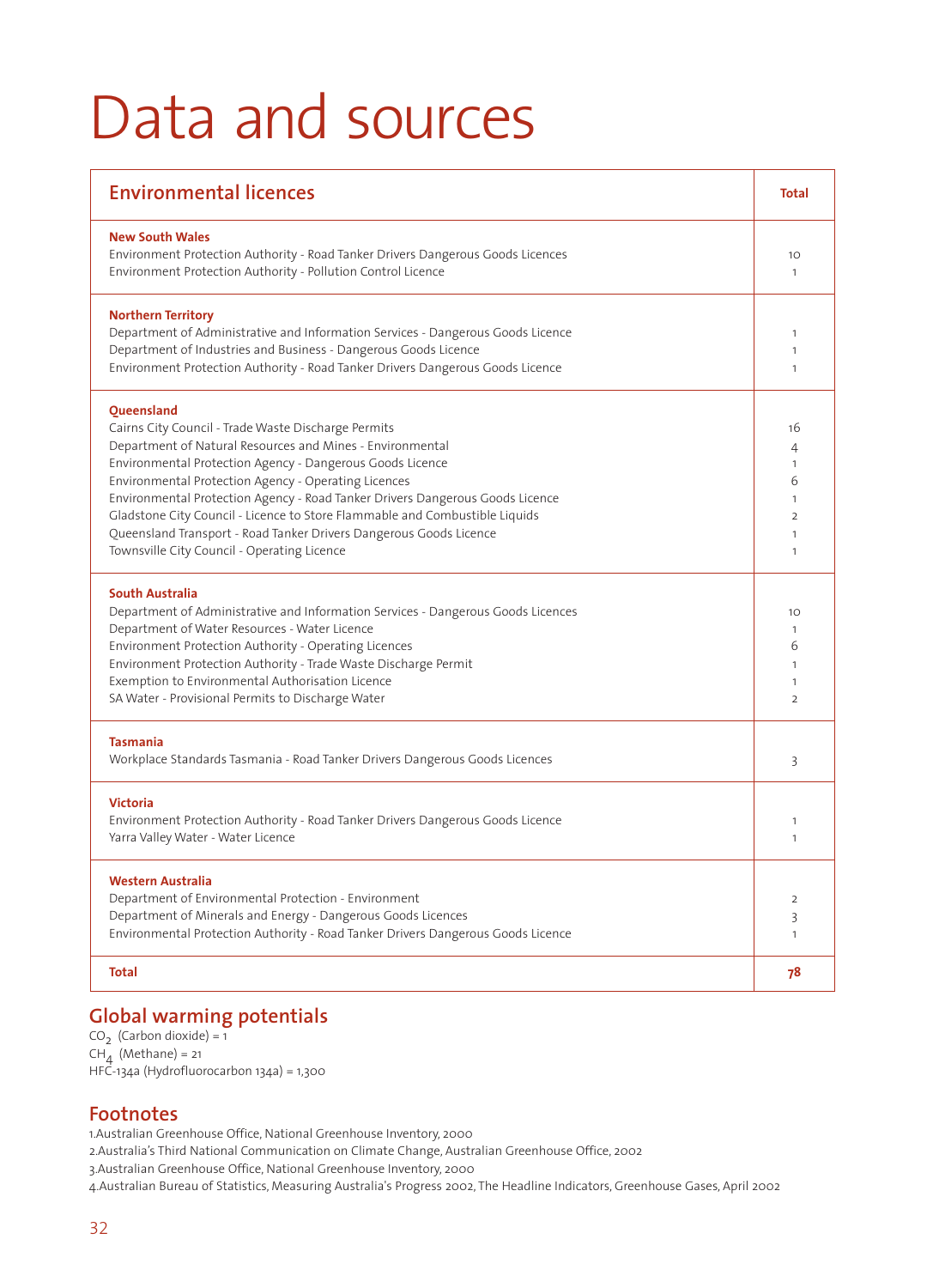Origin Energy Limited<br>ABN 30 000 051 696<br>Issued April 2003 Issued April 2003 ABN 30 000 051 696 Origin Energy Limited

Printed on paper predominantly produced from sugar refining waste.